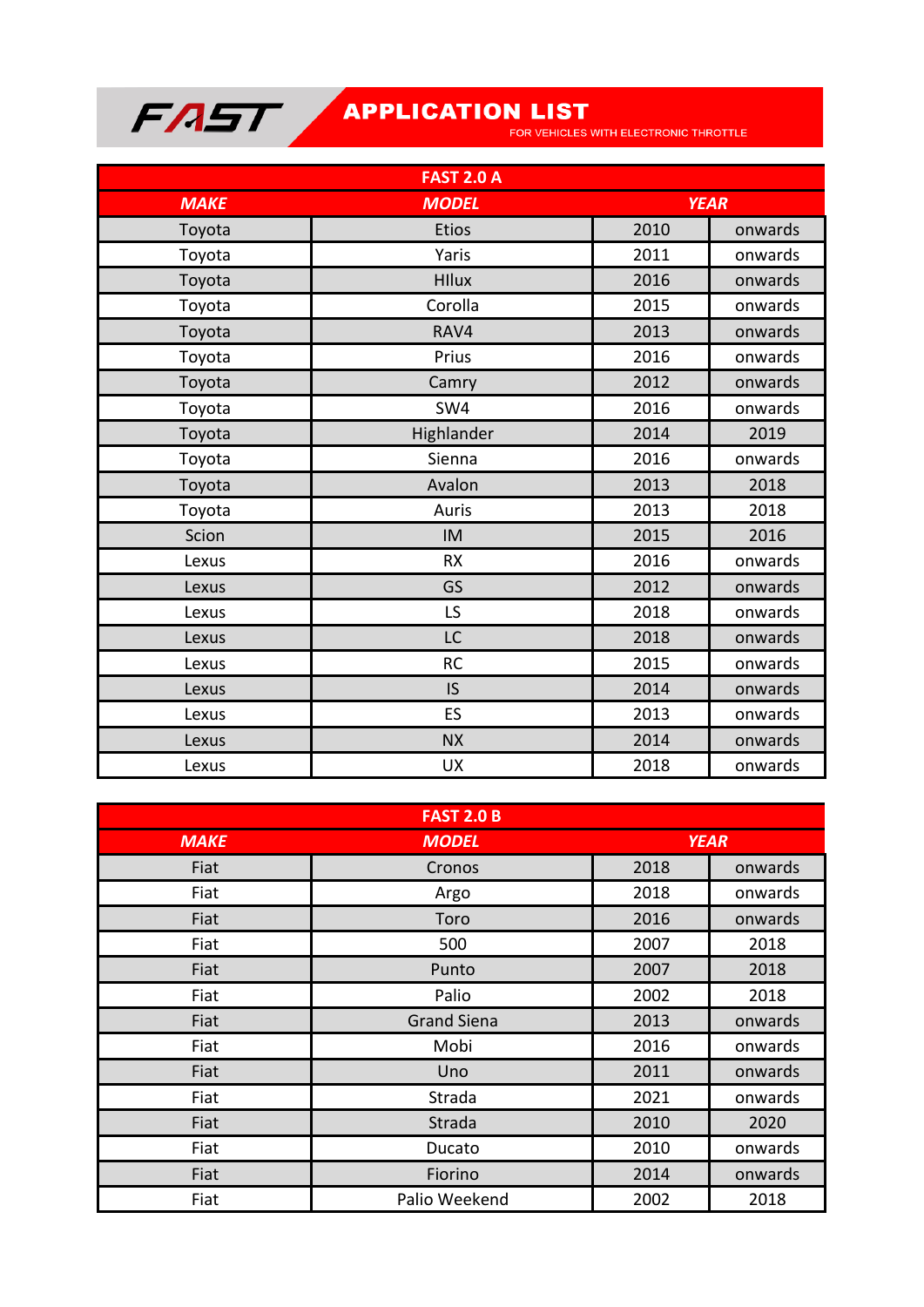| Fiat         | Linea                 | 2008 | 2018    |
|--------------|-----------------------|------|---------|
| Fiat         | Croma                 | 2005 | 2010    |
| Fiat         | Tipo                  | 2015 | onwards |
| Fiat         | <b>Grand Punto</b>    | 2005 | 2018    |
| Fiat         | Panda                 | 2003 | 2012    |
| Fiat         | 500L                  | 2013 | onwards |
| Alfa Romeo   | Stelvio               | 2017 | onwards |
| Alfa Romeo   | Giulia                | 2016 | onwards |
| Alfa Romeo   | Giulietta             | 2010 | onwards |
| Alfa Romeo   | Mito                  | 2008 | onwards |
| Alfa Romeo   | 159                   | 2005 | 2011    |
| Alfa Romeo   | Spider                | 2005 | 2010    |
| Holden       | Colorado              | 2014 | onwards |
| <b>Buick</b> | LaCrosse              | 2010 | 2016    |
| <b>Buick</b> | Regal                 | 2009 | 2017    |
| <b>Buick</b> | Verano                | 2012 | 2017    |
| <b>Buick</b> | LaCrosse              | 2010 | 2016    |
| <b>Buick</b> | Regal                 | 2009 | 2017    |
| <b>Buick</b> | Verano                | 2012 | 2017    |
| Cadillac     | <b>BLS</b>            | 2005 | 2009    |
| Cadillac     | <b>BLS</b>            | 2005 | 2009    |
| Cadillac     | <b>SRX</b>            | 2010 | 2016    |
| Nissan       | Frontier              | 2006 | onwards |
| Nissan       | Pathfinder            | 2006 | 2012    |
| Nissan       | X-Terra               | 2004 | 2012    |
| Nissan       | Sentra                | 2004 | 2006    |
| Nissan       | Titan                 | 2016 | onwards |
| Nissan       | Armada                | 2017 | onwards |
| Nissan       | Altima                | 2004 | 2006    |
| Nissan       | Maxima                | 2004 | 2008    |
| Infinit      | QX80                  | 2010 | onwards |
| Ram          | 3500 HD               | 2019 | onwards |
| Ram          | Promaster Series 1500 | 2014 | onwards |
| Ram          | Promaster Series 2500 | 2014 | onwards |
| Ram          | Promaster Series 3500 | 2014 | onwards |
| Ram          | <b>Promaster City</b> | 2015 | onwards |
| Ram          | 1500                  | 2019 | onwards |
| Ram          | 2500 HD               | 2019 | onwards |
| Jeep         | Renegade              | 2016 | onwards |
| Jeep         | Compass               | 2017 | onwards |
| Jeep         | Wrangler              | 2018 | onwards |
| Jeep         | Cherokee              | 2014 | onwards |
| Jeep         | Gladiator             | 2020 | onwards |
| Chrysler     | 200                   | 2015 | 2017    |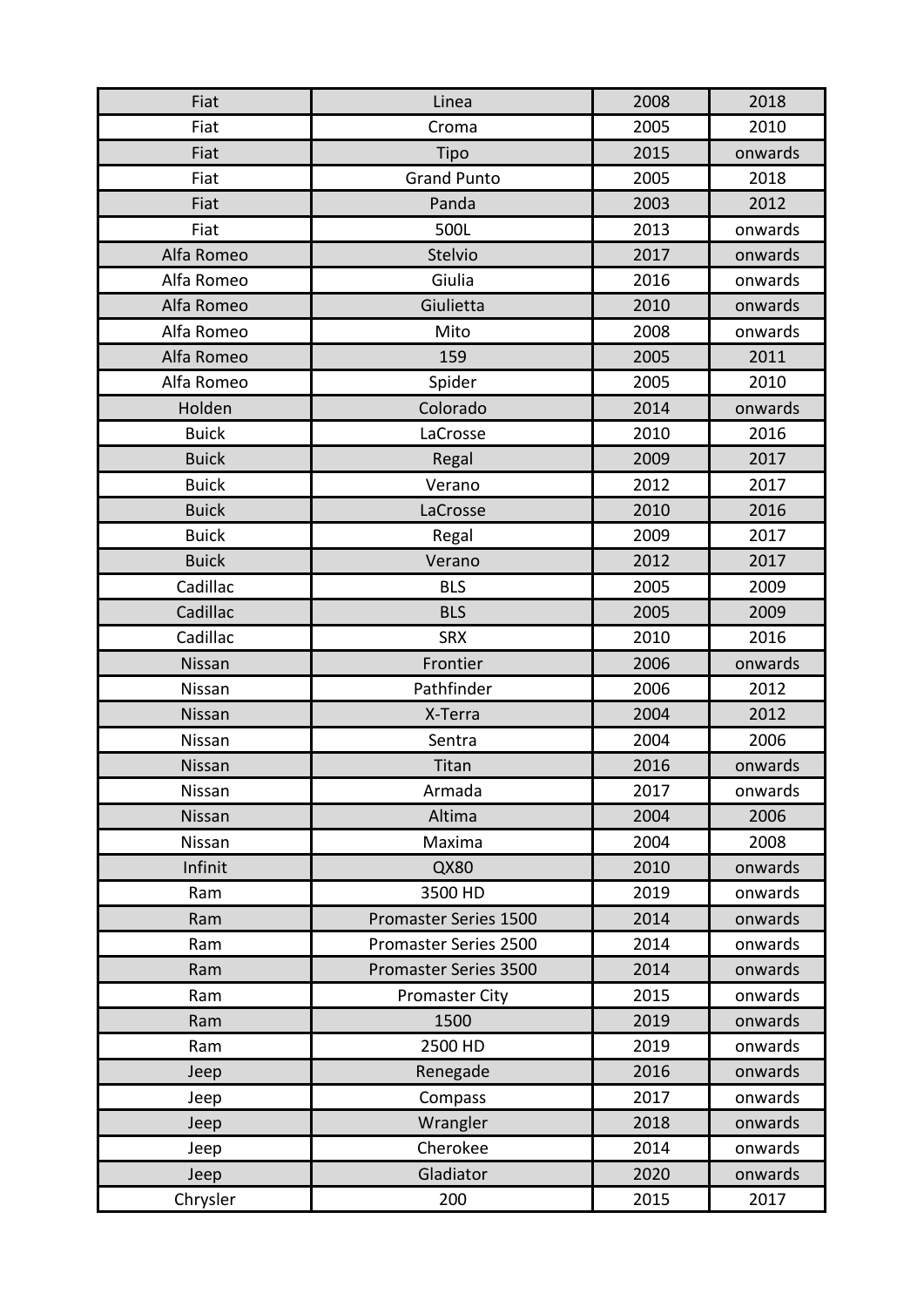| Chrysler   | Pacifica       | 2017 | 2019    |
|------------|----------------|------|---------|
| Dodge      | Dart           | 2013 | 2016    |
| Holden     | Colorado       | 2014 | onwards |
| Chevrolet  | Montana        | 2010 | onwards |
| Chevrolet  | <b>S10</b>     | 2007 | onwards |
| Chevrolet  | Agile          | 2009 | 2016    |
| Chevrolet  | Prisma         | 2006 | 2012    |
| Chevrolet  | Astra          | 1998 | 2014    |
| Chevrolet  | Celta          | 2000 | 2014    |
| Chevrolet  | Corsa          | 1994 | 2012    |
| Chevrolet  | Cruze          | 2009 | 2016    |
| Chevrolet  | Classic        | 2002 | 2016    |
| Chevrolet  | Malibu         | 2013 | 2015    |
| Chevrolet  | Malibu         | 2016 | onwards |
| Chevrolet  | Meriva         | 2001 | 2012    |
| Chevrolet  | <b>Tigra</b>   | 1997 | 2000    |
| Chevrolet  | Vectra         | 1993 | 2011    |
| Chevrolet  | Zafira         | 2001 | 2012    |
| Chevrolet  | Omega          | 2001 | 2012    |
| Chevrolet  | Trailblazer    | 2012 | onwards |
| Chevrolet  | Orlando        | 2011 | 2016    |
| Chevrolet  | Sail           | 2002 | 2012    |
| Chevrolet  | <b>Express</b> | 2003 | onwards |
| Chevrolet  | Colorado       | 2007 | onwards |
| Chevrolet  | <b>HHR</b>     | 2006 | 2009    |
| Chevrolet  | Impala         | 2014 | onwards |
| Chevrolet  | Volt           | 2011 | 2015    |
| <b>GMC</b> | Canyon         | 2006 | onwards |
| Opel       | Corsa          | 2000 | onwards |
| Opel       | Astra          | 2000 | onwards |
| Opel       | Agila          | 2000 | 2015    |
| Opel       | Meriva         | 2000 | onwards |
| Opel       | Vectra         | 2000 | onwards |
| Opel       | <b>Tigra</b>   | 2000 | 2009    |
| Opel       | Zafira         | 2000 | 2019    |
| Opel       | Signum         | 2003 | 2008    |
| Vauxhall   | Insigia        | 2008 | onwards |
| Mitsubishi | Colt           | 2005 | 2008    |
| Suzuki     | Swift          | 2004 | 2010    |
| Chery      | Tiggo 5        | 2019 | onwards |
| Chery      | Tiggo 7        | 2019 | onwards |
| Chery      | Tiggo 8        | 2020 | onwards |
| Hummer     | H <sub>2</sub> | 2003 | 2009    |
| Hummer     | H <sub>3</sub> | 2006 | onwards |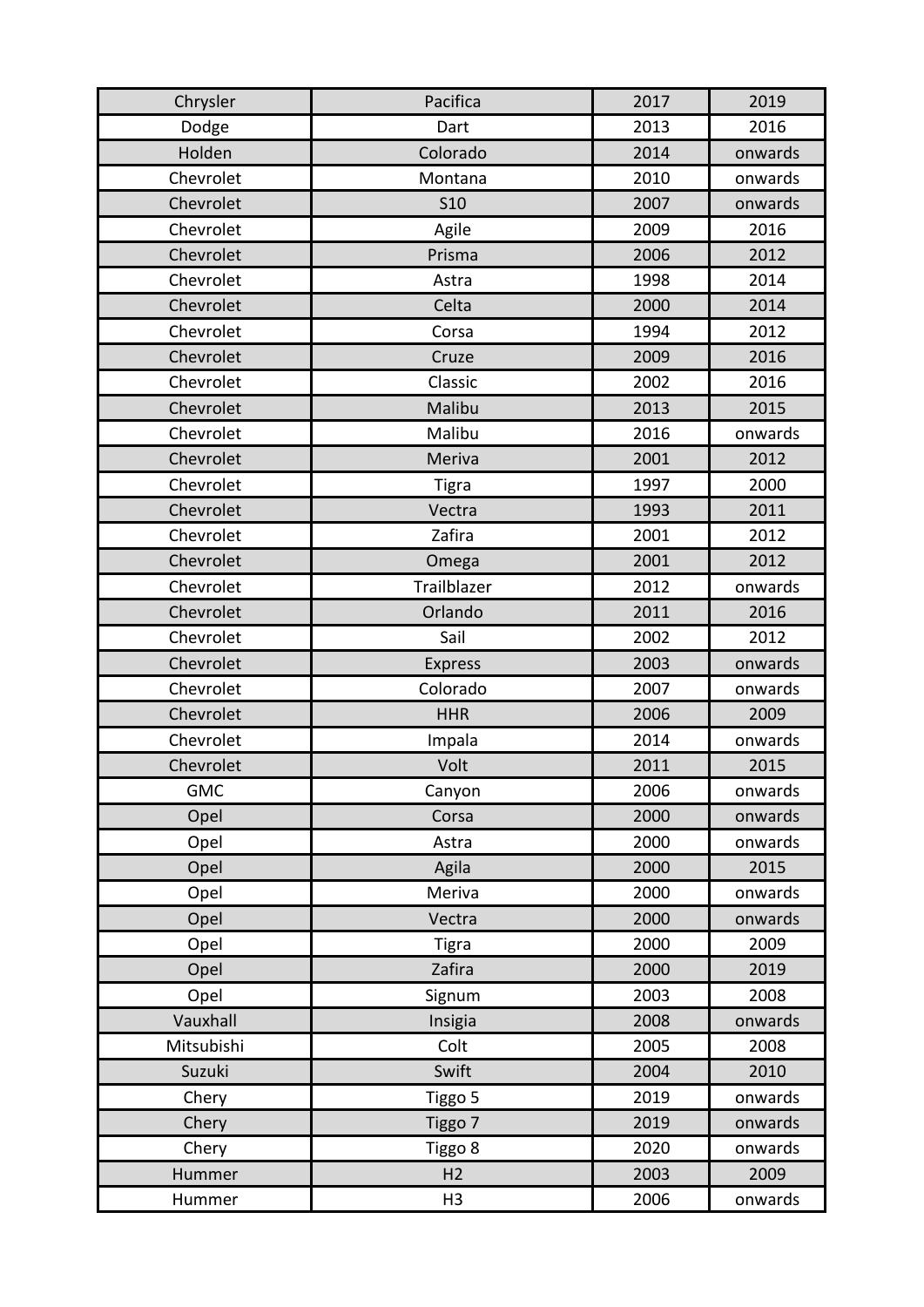|             | <b>FAST 2.0 C</b>           |      |         |
|-------------|-----------------------------|------|---------|
| <b>MAKE</b> | <b>YEAR</b><br><b>MODEL</b> |      |         |
| Nissan      | March                       | 2011 | onwards |
| Nissan      | Versa                       | 2011 | onwards |

|             | <b>FAST 2.0 D</b> |             |         |
|-------------|-------------------|-------------|---------|
| <b>MAKE</b> | <b>MODEL</b>      | <b>YEAR</b> |         |
| Suzuki      | Vitara            | 2017        | onwards |
| Suzuki      | S-Cross           | 2015        | onwards |
| Suzuki      | Vitara            | 2013        | onwards |
| Suzuki      | S-Cross           | 2011        | onwards |
| Suzuki      | Vitara            | 2009        | onwards |
| Suzuki      | S-Cross           | 2007        | onwards |
| Suzuki      | Vitara            | 2005        | onwards |
| Suzuki      | S-Cross           | 2003        | onwards |
| Suzuki      | Vitara            | 2001        | onwards |
| Suzuki      | S-Cross           | 1999        | onwards |
| Suzuki      | Vitara            | 1997        | onwards |
| Suzuki      | S-Cross           | 1995        | onwards |
| Suzuki      | Vitara            | 1993        | onwards |
| Suzuki      | S-Cross           | 1991        | onwards |
| Suzuki      | Vitara            | 1989        | onwards |
| Suzuki      | S-Cross           | 1987        | onwards |
| Suzuki      | Vitara            | 1985        | onwards |
| Suzuki      | S-Cross           | 1983        | onwards |
| Suzuki      | Vitara            | 1981        | onwards |
| Suzuki      | S-Cross           | 1979        | onwards |
| Suzuki      | Vitara            | 1977        | onwards |
| Suzuki      | S-Cross           | 1975        | onwards |
| Suzuki      | Vitara            | 1973        | onwards |

| <b>FAST 2.0 E</b> |              |             |         |
|-------------------|--------------|-------------|---------|
| <b>MAKE</b>       | <b>MODEL</b> | <b>YEAR</b> |         |
| Acura             | <b>MDX</b>   | 2014        | onwards |
| Acura             | <b>RDX</b>   | 2014        | onwards |
| Acura             | ILX          | 2013        | onwards |
| Acura             | <b>RLX</b>   | 2014        | onwards |
| Acura             | <b>TLX</b>   | 2015        | onwards |
| Honda             | Ridgeline    | 2017        | onwards |
| Honda             | <b>BRV</b>   | 2016        | onwards |
| Honda             | Odissey      | 2012        | onwards |
| Honda             | Elysion      | 2016        | onwards |
| Honda             | Avancier     | 2016        | onwards |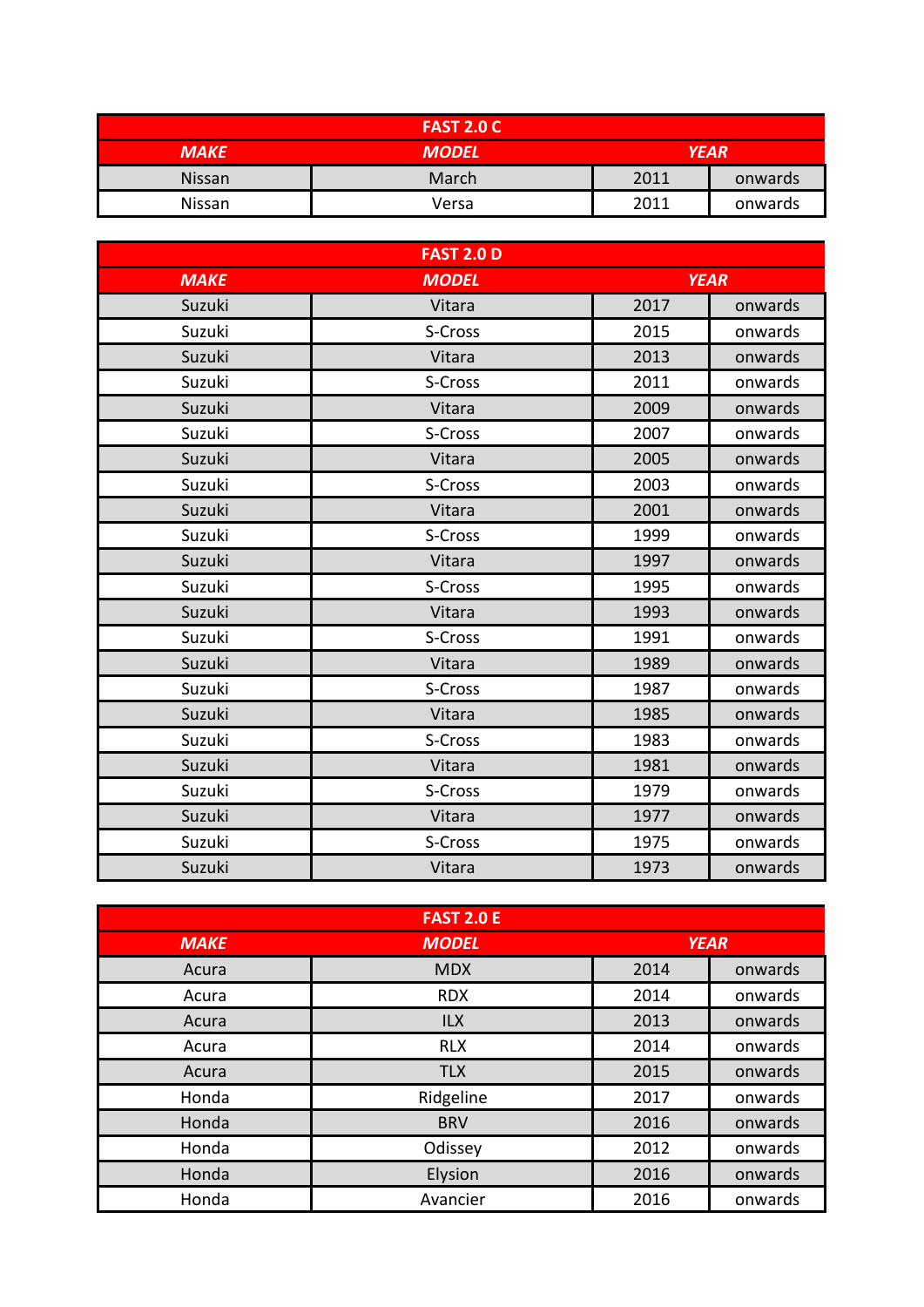| Honda | Passport   | 2019 | onwards |
|-------|------------|------|---------|
| Honda | Pilot      | 2009 | onwards |
| Honda | <b>CRZ</b> | 2011 | 2016    |
| Honda | Insight    | 2019 | onwards |
| Honda | Legend     | 2015 | onwards |
| Honda | Civic      | 2017 | onwards |
| Honda | Civic Si   | 2018 | onwards |
| Honda | <b>WRV</b> | 2017 | onwards |
| Honda | City       | 2015 | onwards |
| Honda | Fit        | 2015 | onwards |
| Honda | Accord     | 2012 | onwards |
| Honda | <b>CRV</b> | 2012 | onwards |
| Honda | <b>HRV</b> | 2014 | onwards |

| <b>FAST 2.0 F</b> |                             |      |         |
|-------------------|-----------------------------|------|---------|
| <b>MAKE</b>       | <b>YEAR</b><br><b>MODEL</b> |      |         |
| Ram               | 1500                        | 2010 | 2018    |
| Ram               | 1500 Classic                | 2019 | onwards |
| Ram               | 2500 HD                     | 2010 | onwards |
| Ram               | 3500 HD                     | 2010 | onwards |
| Maserati          | Quatrroporte                | 2013 | onwards |
| Maserati          | Ghibli                      | 2014 | onwards |
| Maserati          | Levante                     | 2017 | onwards |
| Jeep              | Commander                   | 2005 | 2010    |
| Jeep              | Liberty                     | 2008 | 2012    |
| Jeep              | Cherokee                    | 2007 | 2013    |
| Jeep              | Wrangler                    | 2007 | 2017    |
| Jeep              | <b>Grand Cherokee</b>       | 2007 | onwards |
| Chrysler          | 300 C                       | 2005 | onwards |
| Chrysler          | Town & Country              | 2008 | 2012    |
| Chrysler          | 300                         | 2007 | onwards |
| Chrysler          | Pacifica                    | 2007 | 2008    |
| Chrysler          | Voyager                     | 2008 | 2016    |
| Dodge             | Nitro                       | 2007 | 2012    |
| Dodge             | Ram                         | 2007 | 2009    |
| Dodge             | Viper                       | 2008 | 2010    |
| Dodge             | Caliber                     | 2007 | 2012    |
| Dodge             | Magnum                      | 2005 | 2008    |
| Dodge             | Durango                     | 2004 | onwards |
| Dodge             | <b>Grand Caravan</b>        | 2008 | onwards |
| Dodge             | Charger                     | 2007 | onwards |
| Dodge             | Challenger                  | 2008 | onwards |
| <b>Land Rover</b> | <b>Discovery Sports</b>     | 2015 | onwards |
| Land Rover        | Range Rover Sport           | 2015 | onwards |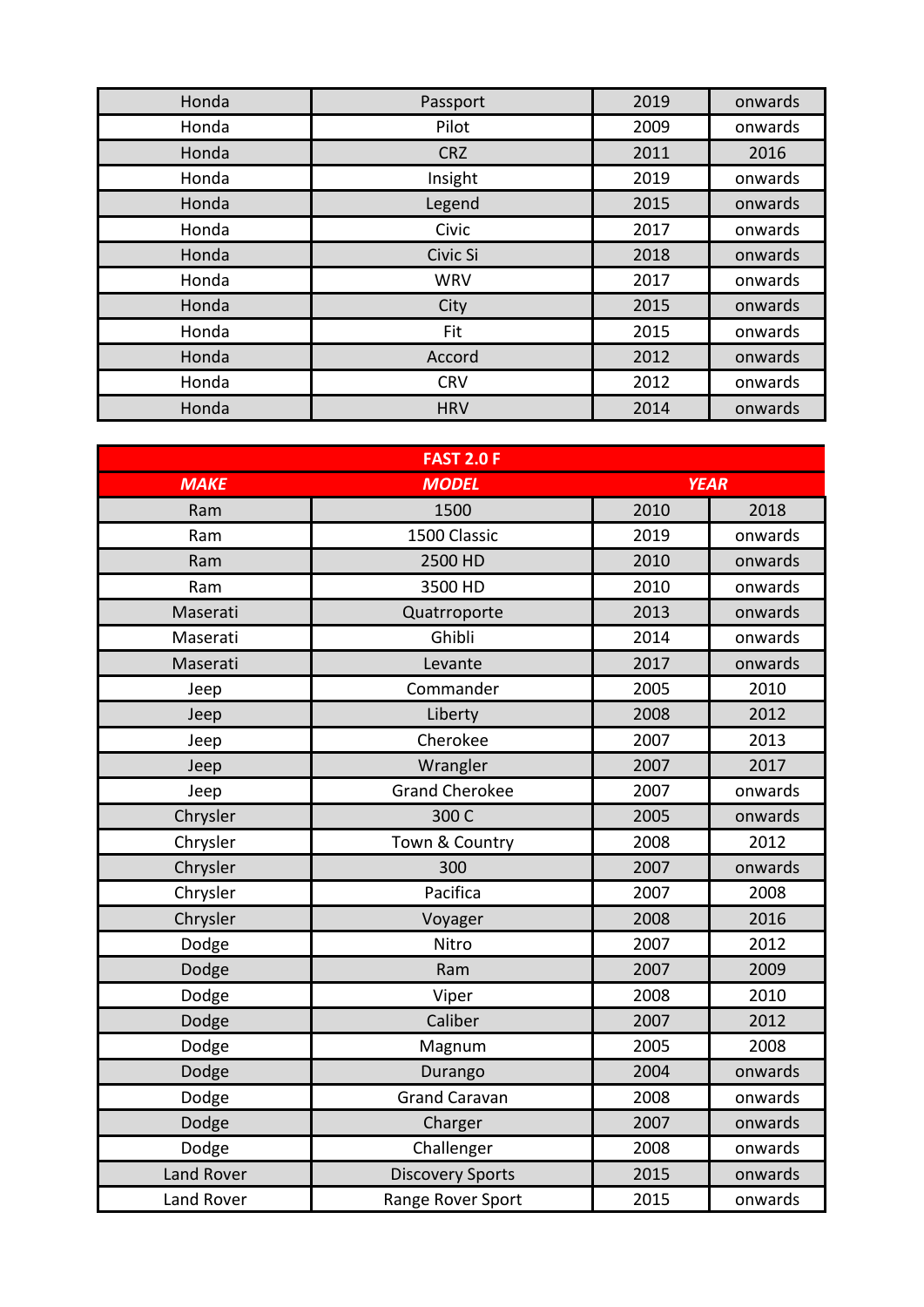| Land Rover | Range Rover Vogue  | 2017 | onwards |
|------------|--------------------|------|---------|
| Land Rover | Range Rover Evoque | 2016 | onwards |
| Land Rover | Range Rover        | 2015 | onwards |
| Land Rover | Velar              | 2017 | onwards |
| Troller    | T <sub>4</sub>     | 2015 | onwards |
| Jaguar     | XE                 | 2015 | onwards |
| Jaguar     | E-Pace             | 2018 | onwards |
| Jaguar     | F-Pace             | 2017 | onwards |
| Proton     | Inspira            | 2010 | 2015    |
| Mazda      | <b>Biante</b>      | 2008 | 2018    |
| Mazda      | Mazda 5            | 2010 | 2018    |
| Mazda      | <b>BT-50</b>       | 2012 | onwards |
| Ford       | $F-250$            | 2011 | onwards |
| Ford       | $F-350$            | 2011 | onwards |
| Ford       | $F-450$            | 2011 | onwards |
| Ford       | $F-550$            | 2017 | onwards |
| Ford       | $E-350$            | 2014 | 2019    |
| Ford       | $E-450$            | 2014 | 2019    |
| Ford       | <b>Escape</b>      | 2013 | onwards |
| Ford       | Expedition         | 2011 | onwards |
| Ford       | Explorer           | 2011 | onwards |
| Ford       | Flex               | 2013 | 2019    |
| Ford       | <b>Taurus</b>      | 2013 | 2019    |
| Ford       | Transit            | 2014 | onwards |
| Ford       | C-Max              | 2010 | 2019    |
| Ford       | Grand C-Max        | 2010 | 2019    |
| Ford       | Everest            | 2009 | onwards |
| Ford       | Fusion             | 2009 | onwards |
| Ford       | Ecosport           | 2018 | onwards |
| Ford       | Ka                 | 2013 | onwards |
| Ford       | Ranger             | 2013 | onwards |
| Ford       | Edge               | 2011 | onwards |
| Ford       | F150 Raptor        | 2015 | onwards |
| Ford       | F150               | 2009 | onwards |
| Ford       | F250               | 2008 | 2012    |
| Ford       | Mustang            | 2011 | onwards |
| Ford       | Focus              | 2014 | onwards |

|             | <b>FAST 2.0 G</b>           |      |         |
|-------------|-----------------------------|------|---------|
| <b>MAKE</b> | <b>YEAR</b><br><b>MODEL</b> |      |         |
| Kia         | Sorento                     | 2015 | onwards |
| Kia         | Sportage                    | 2016 | onwards |
| Kia         | Rio                         | 2017 | onwards |
| Kia         | Cerato                      | 2020 | onwards |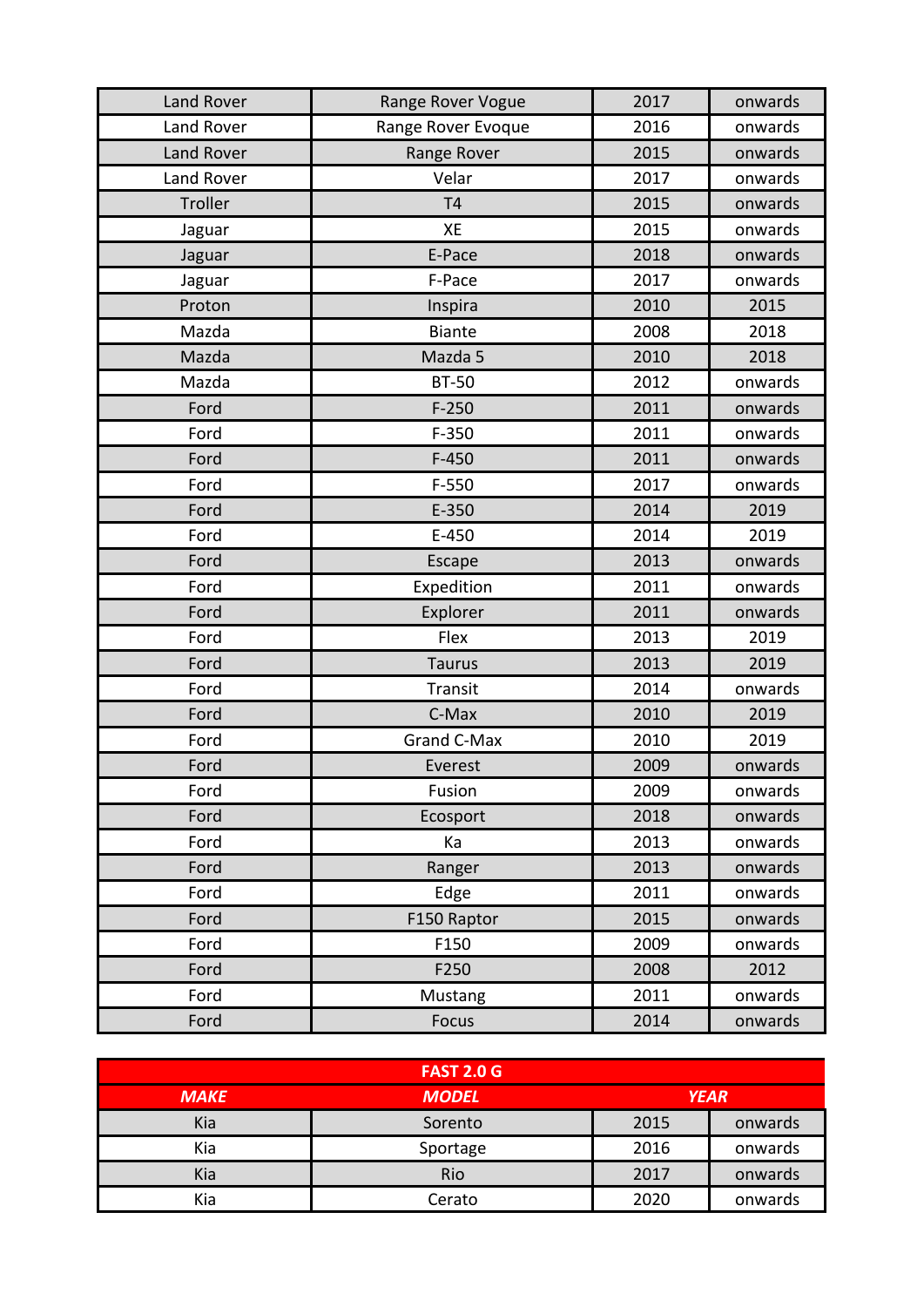| Kia     | Soul      | 2020 | onwards |
|---------|-----------|------|---------|
| Kia     | Telluride | 2020 | onwards |
| Kia     | Optima    | 2016 | 2019    |
| Kia     | Stinger   | 2018 | onwards |
| Genesis | G70       | 2018 | onwards |
| Genesis | G80       | 2017 | onwards |
| Genesis | G90       | 2017 | onwards |
| Hyundai | Kona      | 2018 | onwards |
| Hyundai | Venue     | 2020 | onwards |
| Hyundai | Genesis   | 2015 | 2016    |
| Suzuki  | Jimny     | 2020 | onwards |
| Hyundai | Sonata    | 2015 | onwards |
| Hyundai | Elantra   | 2017 | onwards |
| Hyundai | Tucson    | 2017 | onwards |

| <b>FAST 2.0 H</b> |                 |             |         |
|-------------------|-----------------|-------------|---------|
| <b>MAKE</b>       | <b>MODEL</b>    | <b>YEAR</b> |         |
| Audi              | A1              | 2015        | onwards |
| Audi              | A <sub>3</sub>  | 2004        | onwards |
| Audi              | A4              | 2008        | 2015    |
| Audi              | A4 Allroad      | 2010        | onwards |
| Audi              | A <sub>5</sub>  | 2007        | 2016    |
| Audi              | A <sub>6</sub>  | 2005        | 2018    |
| Audi              | A7              | 2011        | onwards |
| Audi              | A <sub>8</sub>  | 2010        | 2017    |
| Audi              | Q <sub>3</sub>  | 2007        | onwards |
| Audi              | Q <sub>5</sub>  | 2009        | onwards |
| Audi              | R <sub>8</sub>  | 2007        | onwards |
| Audi              | RS3             | 2003        | onwards |
| Audi              | RSQ3            | 2012        | onwards |
| Audi              | RS4             | 2003        | onwards |
| Audi              | RS5             | 2010        | 2016    |
| Audi              | RS <sub>6</sub> | 2008        | onwards |
| Audi              | RS7             | 2013        | onwards |
| Audi              | S <sub>1</sub>  | 2015        | onwards |
| Audi              | S <sub>3</sub>  | 2004        | onwards |
| Audi              | S <sub>4</sub>  | 2003        | onwards |
| Audi              | S <sub>5</sub>  | 2007        | onwards |
| Audi              | S <sub>6</sub>  | 2008        | onwards |
| Audi              | S7              | 2003        | onwards |
| Audi              | <b>TT</b>       | 2006        | onwards |
| Audi              | <b>TTRS</b>     | 2010        | onwards |
| Porsche           | 911 Carrera     | 1998        | onwards |
| Porsche           | 911 Turbo       | 1998        | onwards |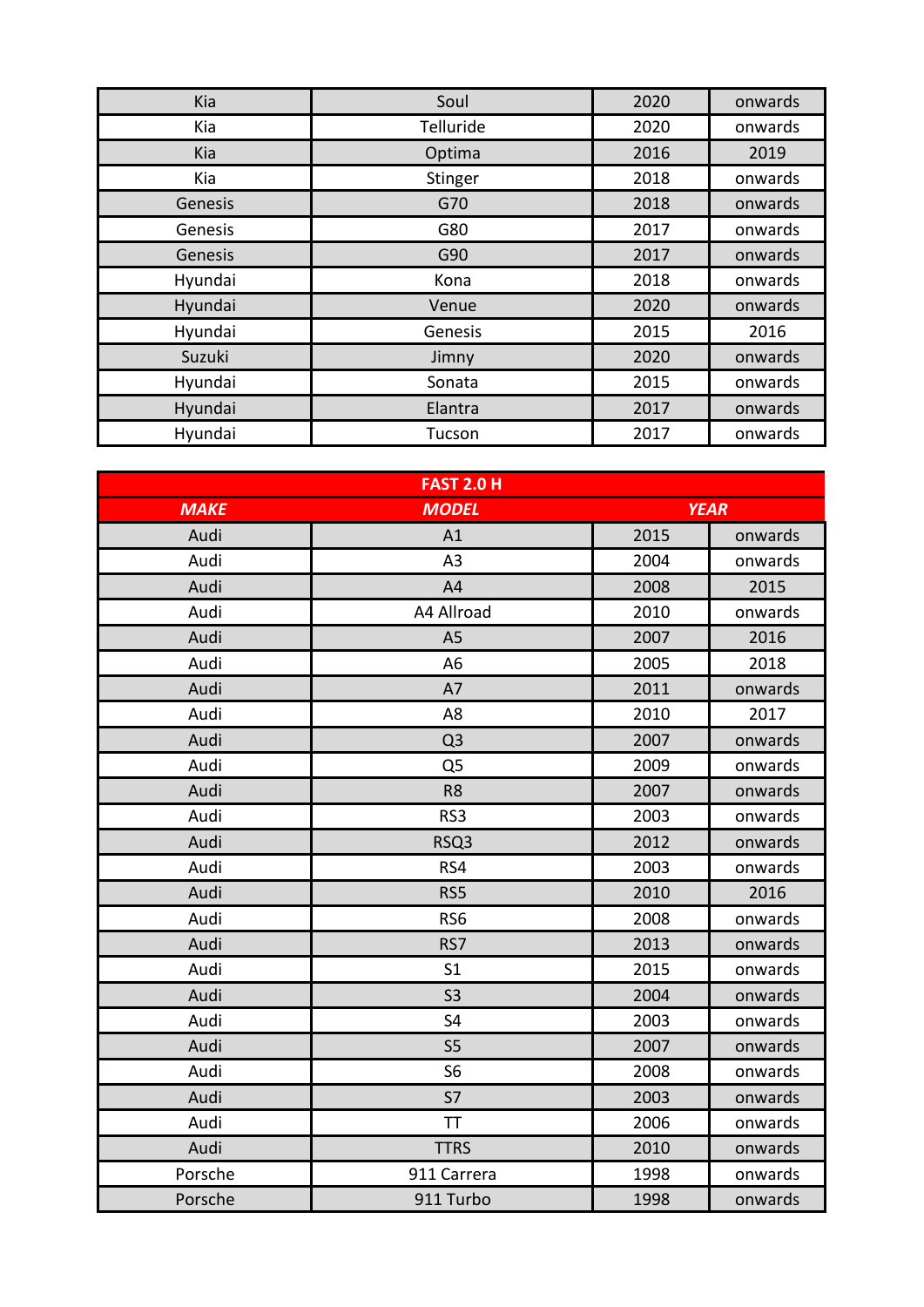| Porsche    | 911 GT3       | 1998 | onwards |
|------------|---------------|------|---------|
| Porsche    | 718           | 2017 | onwards |
| Porsche    | <b>Boxter</b> | 1997 | onwards |
| Porsche    | Panamera      | 2009 | onwards |
| Porsche    | Macan         | 2014 | onwards |
| Porsche    | Cayman        | 1997 | onwards |
| Seat       | Leon          | 2006 | onwards |
| Seat       | Toledo        | 2006 | onwards |
| Seat       | Altea         | 2004 | onwards |
| Seat       | Alhambra      | 2001 | onwards |
| Skoda      | Fabia         | 2008 | onwards |
| Skoda      | Octavia       | 2004 | onwards |
| Skoda      | Rapid         | 2011 | 2019    |
| Skoda      | Superb        | 2009 | onwards |
| Skoda      | Yeti          | 2009 | 2019    |
| Volkswagen | Phaeton       | 2002 | 2016    |
| Volkswagen | Lamando       | 2014 | onwards |
| Volkswagen | Lavida        | 2008 | onwards |
| Volkswagen | Caddy         | 2003 | onwards |
| Volkswagen | Scirocco      | 2008 | 2017    |
| Volkswagen | Sharan        | 2000 | onwards |
| Volkswagen | Touran        | 2003 | 2015    |
| Volkswagen | Jetta         | 2005 | onwards |
| Volkswagen | T-Cross       | 2019 | onwards |
| Volkswagen | Fusca         | 2012 | onwards |
| Volkswagen | Golf          | 2003 | onwards |
| Volkswagen | Virtus        | 2018 | onwards |
| Volkswagen | Polo          | 2018 | onwards |
| Volkswagen | <b>Nivus</b>  | 2020 | onwards |
| Volkswagen | Tiguan        | 2008 | onwards |
| Volkswagen | Up            | 2011 | onwards |
| Volkswagen | Passat        | 2005 | onwards |
| Volkswagen | <b>EOS</b>    | 2006 | 2015    |
| Volkswagen | Passat CC     | 2012 | onwards |

| <b>FAST 2.01</b> |               |             |         |
|------------------|---------------|-------------|---------|
| <b>MAKE</b>      | <b>MODEL</b>  | <b>YEAR</b> |         |
| Volkswagen       | Gol           | 2001        | onwards |
| Volkswagen       | Saveiro       | 2008        | onwards |
| Volkswagen       | Fox           | 2003        | onwards |
| Volkswagen       | Polo          | 1997        | 2014    |
| Volkswagen       | Golf          | 1997        | 2013    |
| Volkswagen       | Kombi         | 2006        | 2014    |
| Volkswagen       | <b>Beetle</b> | 2000        | 2012    |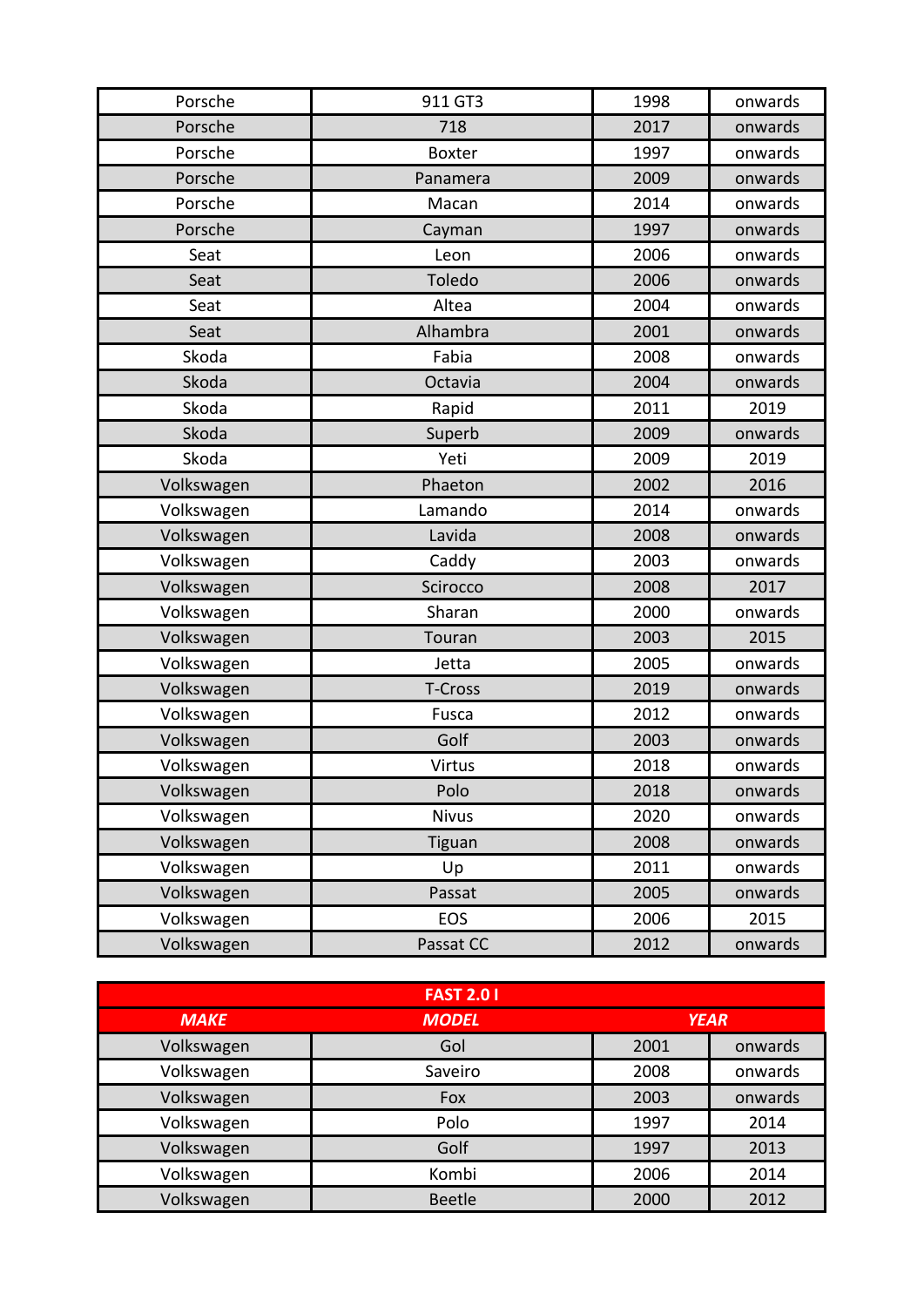| Volkswagen        | Passat             | 1997 | 2004    |
|-------------------|--------------------|------|---------|
| Volkswagen        | Jetta              | 1999 | 2004    |
| Volkswagen        | <b>Cross Fox</b>   | 2003 | onwards |
| Volkswagen        | <b>Space Cross</b> | 2011 | onwards |
| Volkswagen        | Space Fox          | 2006 | onwards |
| Volkswagen        | <b>Bora</b>        | 2000 | 2014    |
| Volkswagen        | Amarok             | 2010 | onwards |
| Volkswagen        | Voyage             | 2008 | onwards |
| Volkswagen        | Touareg            | 2002 | onwards |
| Volkswagen        | Lavida             | 2008 | 2013    |
| Volkswagen        | T <sub>5</sub>     | 2003 | 2015    |
| Volkswagen        | Caravelle          | 2003 | onwards |
| Volkswagen        | Lupo               | 1999 | 2005    |
| Volkswagen        | Phaeton            | 2003 | 2016    |
| Volkswagen        | Sharan             | 2000 | 2010    |
| Volkswagen        | Transporter        | 2003 | onwards |
| Ford              | <b>Falcon FG</b>   | 2008 | 2016    |
| Skoda             | Fabia              | 1999 | 2007    |
| Skoda             | Octavia            | 1997 | 2003    |
| Skoda             | Superb             | 1999 | 2008    |
| <b>Great Wall</b> | Haval H6           | 2017 | onwards |
| <b>Great Wall</b> | Haval M4           | 2012 | onwards |
| Audi              | A1                 | 2010 | 2014    |
| Audi              | A3                 | 1996 | 2003    |
| Audi              | A4                 | 1995 | 2007    |
| Audi              | A <sub>6</sub>     | 1994 | 2004    |
| Audi              | A <sub>8</sub>     | 2004 | 2009    |
| Audi              | Q7                 | 2005 | onwards |
| Audi              | S <sub>3</sub>     | 1996 | 2004    |
| Audi              | RS4                | 1996 | 2004    |
| Audi              | S <sub>4</sub>     | 1996 | 2008    |
| Audi              | S <sub>8</sub>     | 2006 | 2019    |
| Audi              | TT                 | 1998 | 2006    |
| Seat              | Ibiza              | 2002 | 2008    |
| Seat              | Ibiza              | 2008 | onwards |
| Seat              | Cordoba            | 2002 | onwards |
| Seat              | Leon               | 1999 | 2005    |
| Seat              | Toledo             | 1999 | 2005    |
| Seat              | Exeo               | 2009 | onwards |
| Seat              | Alhambra           | 1998 | 2010    |
| Lifan             | X60                | 2013 | onwards |
| Lifan             | 530                | 2014 | onwards |
| Lifan             | X80                | 2018 | onwards |
| Fiat              | Ducato             | 2006 | 2009    |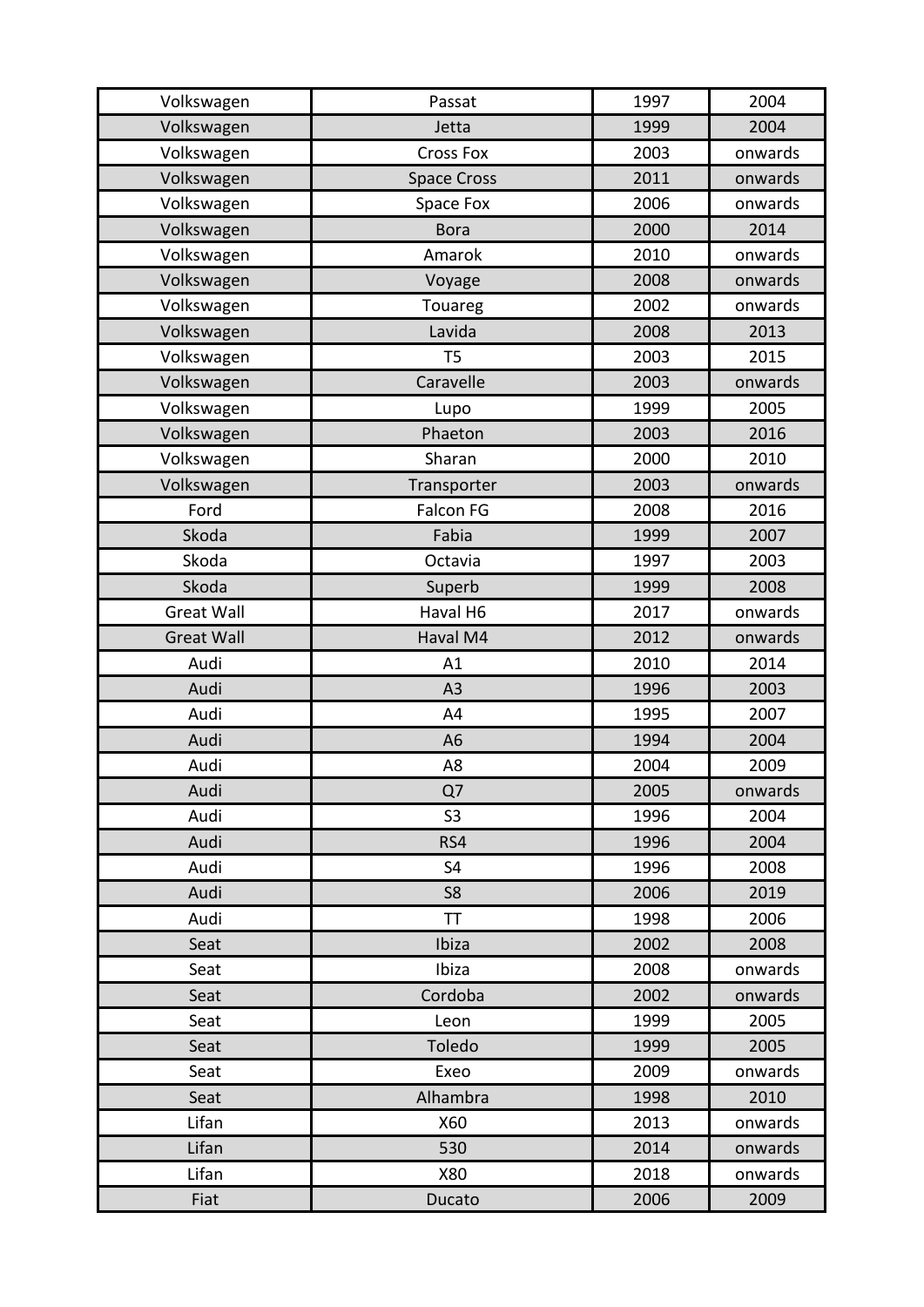| Bentley | Continental GT (remover GT) | 2003 | 2018    |
|---------|-----------------------------|------|---------|
| Bentley | <b>Brooklands</b>           | 2008 | onwards |
| Bentley | Arnage                      | 2003 | 2009    |
| Bentley | Azure                       | 2006 | 2009    |
| Porsche | Cavenne                     | 2003 | onwards |

| <b>FAST 2.0 J</b> |              |             |         |
|-------------------|--------------|-------------|---------|
| <b>MAKE</b>       | <b>MODEL</b> | <b>YEAR</b> |         |
| Hyundai           | lx35         | 2010        | onwards |
| Hyundai           | Vera Cruz    | 2007        | 2012    |
| Hyundai           | Azera        | 2005        | 2018    |
| Hyundai           | Sonata       | 2006        | 2010    |
| Hyundai           | Santa Fé     | 2007        | 2010    |
| Kia               | Cadenza      | 2010        | 2016    |
| Kia               | Optima       | 2010        | 2015    |
| Kia               | Sportage     | 2011        | 2015    |

| <b>FAST 2.0 K</b> |                         |             |         |
|-------------------|-------------------------|-------------|---------|
| <b>MAKE</b>       | <b>MODEL</b>            | <b>YEAR</b> |         |
| Peugeot           | 308                     | 2007        | 2018    |
| Citroen           | C4 Picasso              | 2009        | onwards |
| Citroen           | <b>C4 Grand Picasso</b> | 2009        | onwards |

|                 | <b>FAST 2.0 L</b>  |             |         |
|-----------------|--------------------|-------------|---------|
| <b>MAKE</b>     | <b>MODEL</b>       | <b>YEAR</b> |         |
| Chrysler        | Crossfire          | 2004        | 2008    |
| Maybach         | 57                 | 2002        | onwards |
| Maybach         | 57s                | 2005        | onwards |
| Maybach         | 62                 | 2002        | onwards |
| <b>Mercedes</b> | Classe A           | 2000        | 2012    |
| Mercedes        | Classe B           | 2005        | 2011    |
| Mercedes        | Classe C           | 2000        | 2006    |
| Mercedes        | Classe CLC         | 2008        | 2011    |
| Mercedes        | <b>Classe CL</b>   | 1999        | 2007    |
| Mercedes        | <b>Classe CLK</b>  | 2000        | 2009    |
| Mercedes        | <b>Classe CLS</b>  | 2004        | 2010    |
| Mercedes        | Classe E           | 2000        | 2009    |
| Mercedes        | Classe M           | 2000        | onwards |
| Mercedes        | Classe R           | 2005        | onwards |
| Mercedes        | <b>SLR McLaren</b> | 2003        | 2010    |
| Mercedes        | Classe G           | 2000        | 2018    |
| <b>Mercedes</b> | <b>Classe GL</b>   | 2007        | 2011    |
| Mercedes        | <b>Classe GLS</b>  | 2007        | 2012    |
| <b>Mercedes</b> | <b>Classe ML</b>   | 2000        | 2011    |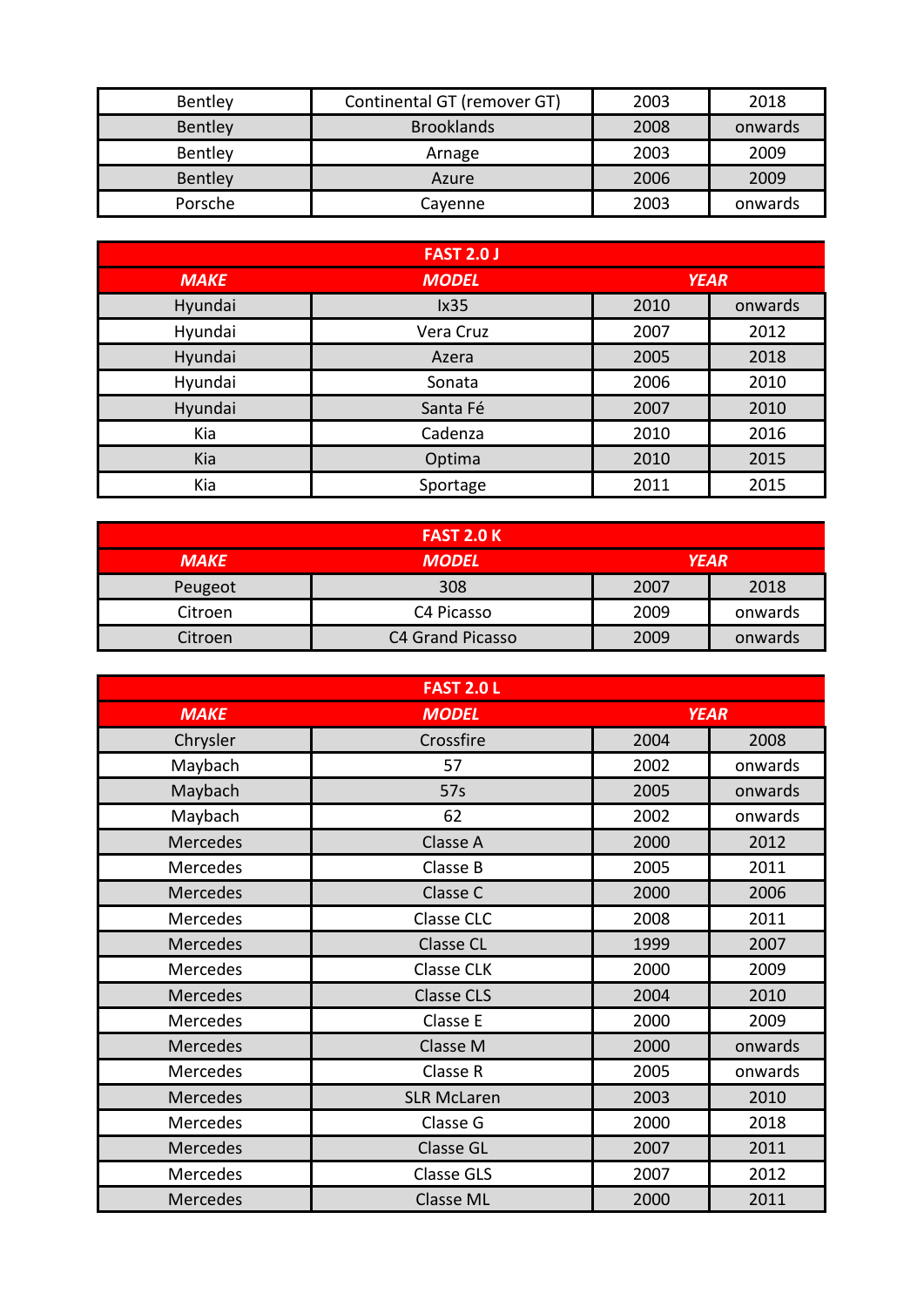| <b>Mercedes</b> | Classe S         | 1998 | 2013 |
|-----------------|------------------|------|------|
| <b>Mercedes</b> | <b>Classe SL</b> | 2001 | 2011 |
| Mercedes        | Classe SLK       | 2000 | 2010 |

| <b>FAST 2.0 M</b> |                  |             |         |
|-------------------|------------------|-------------|---------|
| <b>MAKE</b>       | <b>MODEL</b>     | <b>YEAR</b> |         |
| Cadillac          | XT4              | 2019        | onwards |
| Cadillac          | XT <sub>5</sub>  | 2017        | onwards |
| Cadillac          | XT <sub>6</sub>  | 2020        | onwards |
| Cadillac          | CT4              | 2020        | onwards |
| <b>GMC</b>        | Acadia           | 2017        | onwards |
| <b>GMC</b>        | Terrain          | 2018        | onwards |
| Chevrolet         | Blazer           | 2019        | onwards |
| Chevrolet         | Volt             | 2016        | onwards |
| Chevrolet         | Traverse         | 2018        | onwards |
| Chevrolet         | Equinox          | 2018        | onwards |
| Chevrolet         | Onix             | 2020        | onwards |
| Chevrolet         | Tracker          | 2020        | onwards |
| Chevrolet         | <b>Onix Plus</b> | 2020        | onwards |
| Chevrolet         | Cruze            | 2017        | onwards |

| <b>FAST 2.0 N</b> |                    |             |         |
|-------------------|--------------------|-------------|---------|
| <b>MAKE</b>       | <b>MODEL</b>       | <b>YEAR</b> |         |
| Jaguar            | XJ                 | 2010        | onwards |
| Jaguar            | XF                 | 2007        | onwards |
| <b>Land Rover</b> | Discovery 4        | 2010        | onwards |
| Land Rover        | Range Rover Evoque | 2014        | 2015    |
| <b>Land Rover</b> | Range Rover Sport  | 2010        | 2014    |
| Land Rover        | Range Rover        | 2013        | 2014    |

| <b>FAST 2.0 O</b> |                |             |         |
|-------------------|----------------|-------------|---------|
| <b>MAKE</b>       | <b>MODEL</b>   | <b>YEAR</b> |         |
| Kia               | Soul           | 2008        | 2014    |
| Kia               | Mohave         | 2008        | 2016    |
| Kia               | Sorento        | 2002        | 2009    |
| Kia               | Carnival       | 2006        | 2014    |
| Kia               | Cachet         | 2014        | onwards |
| Kia               | Sportage       | 2004        | 2010    |
| Kia               | <b>Rio</b>     | 2006        | 2017    |
| Hyundai           | Santa Fé       | 2014        | 2019    |
| Hyundai           | Grand Santa Fé | 2014        | 2019    |
| Hyundai           | <b>Starex</b>  | 2009        | onwards |
| Hyundai           | Terracan       | 2001        | 2006    |
| Hyundai           | Accent         | 2006        | 2018    |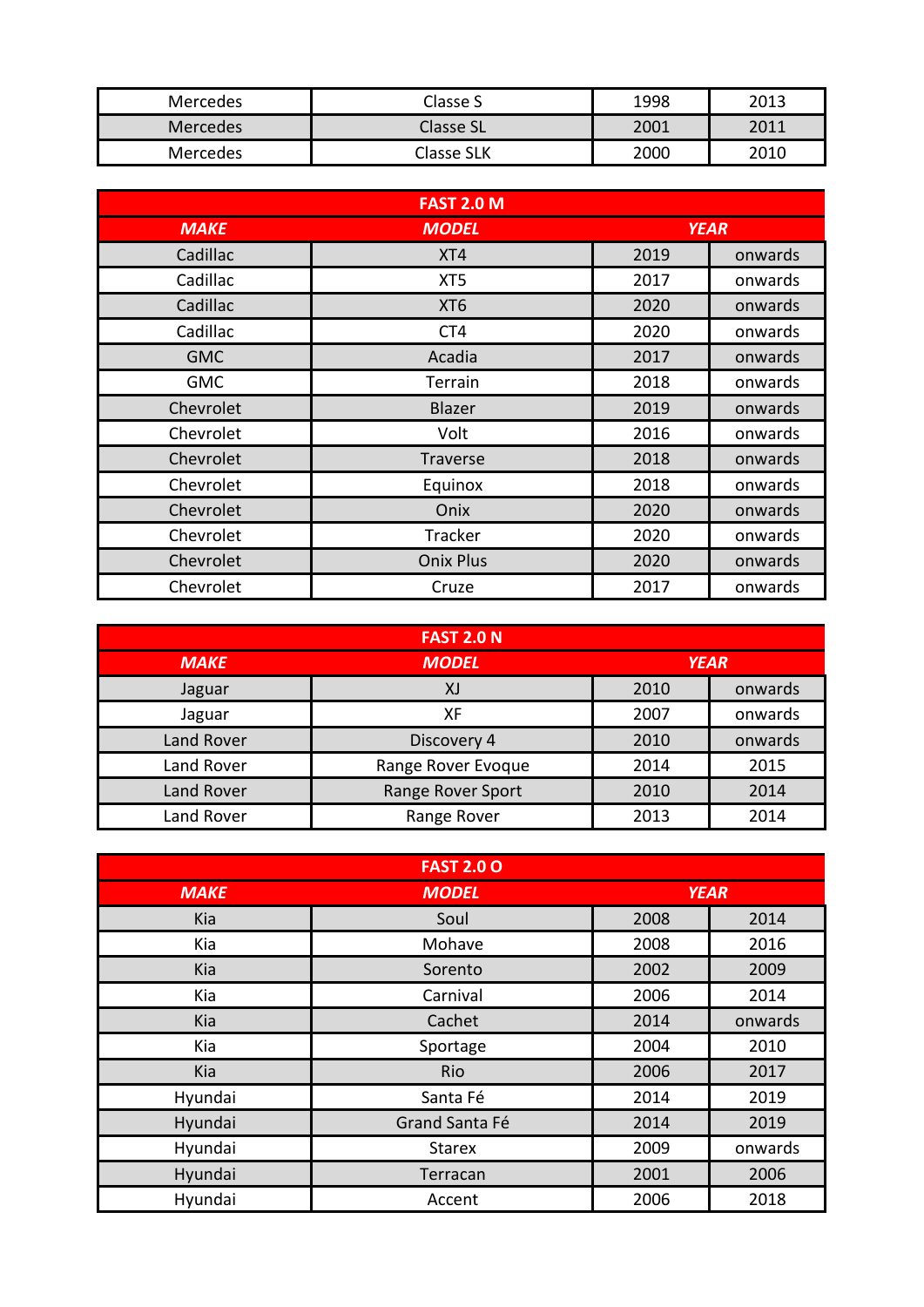| SSangYong         | Rodius               | 2004 | onwards |
|-------------------|----------------------|------|---------|
| SsangYong         | Rexton               | 2008 | onwards |
| SsangYong         | Kyron                | 2007 | onwards |
| SsangYong         | Actyon               | 2008 | onwards |
| SsangYong         | <b>Actyon Sports</b> | 2008 | onwards |
| SsangYong         | Korando              | 2008 | onwards |
| SsangYong         | Tivoli               | 2018 | onwards |
| SsangYong         | <b>XLV</b>           | 2018 | onwards |
| Citroen           | Jumper               | 2005 | onwards |
| Citroen           | Nemo                 | 2007 | onwards |
| Peugeot           | <b>Bipper</b>        | 2007 | onwards |
| Peugeot           | <b>Boxer</b>         | 2005 | onwards |
| Jac               | T <sub>8</sub>       | 2014 | onwards |
| Jac               | J2                   | 2011 | 2019    |
| Jac               | J3                   | 2010 | 2017    |
| <b>Great Wall</b> | Wingle               | 2010 | onwards |
| <b>Great Wall</b> | Haval H3             | 2005 | 2013    |
| <b>Great Wall</b> | Haval H5             | 2010 | onwards |
| <b>Baic</b>       | X25                  | 2015 | onwards |
| Dongfeng          | Joyear               | 2013 | 2016    |
| Dongfeng          | Succe                | 2007 | onwards |
| Dongfeng          | Fengsheng H30        | 2010 | 2016    |
| Lancia            | Delta                | 2008 | 2014    |
| Lancia            | Musa                 | 2004 | 2012    |
| Alfa Romeo        | 145                  | 1998 | 2001    |
| Alfa Romeo        | 146                  | 1998 | 2001    |
| Alfa Romeo        | 147                  | 2000 | 2010    |
| Alfa Romeo        | 156                  | 2000 | 2010    |
| Alfa Romeo        | 159                  | 2005 | 2011    |
| Alfa Romeo        | GT                   | 2004 | 2010    |
| Fiat              | Qubo                 | 2007 | onwards |
| Fiat              | Strada               | 2003 | 2020    |
| Fiat              | Idea                 | 2005 | 2016    |
| Fiat              | Doblo                | 2001 | onwards |
| Fiat              | Palio                | 1996 | 2018    |
| Fiat              | Palio Weekend        | 1997 | onwards |
| Fiat              | Siena                | 2000 | 2018    |
| Fiat              | <b>Bravo</b>         | 2010 | 2018    |
| Fiat              | <b>Stilo</b>         | 2002 | 2011    |
| Maserati          | <b>Grand Turismo</b> | 2008 | onwards |
| Maserati          | Quattroporte         | 2003 | 2012    |
| Mitsubishi        | Magna                | 1999 | 2005    |
| Chevrolet         | Aveo                 | 2006 | 2011    |
| Ford              | Territory            | 2020 | onwards |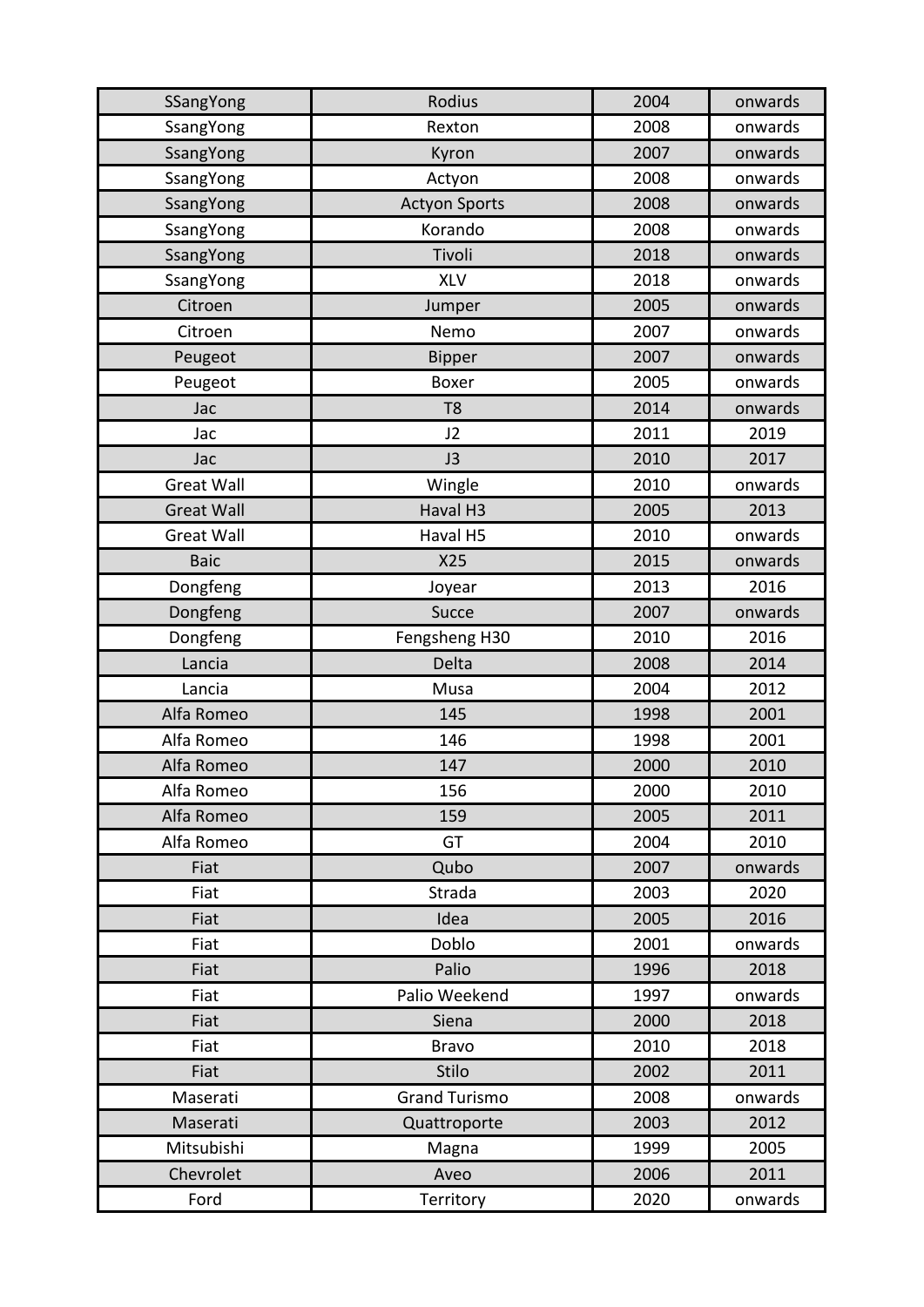| Iveco  | Daily    | 2011 | onwards |
|--------|----------|------|---------|
| Nissan | X-Terra  | 2004 | 2012    |
| Nissan | Frontier | 1997 | 2007    |

| <b>FAST 2.0 P</b> |                |      |             |
|-------------------|----------------|------|-------------|
| <b>MAKE</b>       | <b>MODEL</b>   |      | <b>YEAR</b> |
| Mini              | Cooper         | 2001 | onwards     |
| Mini              | One            | 2001 | onwards     |
| Mini              | Cooper S       | 2001 | onwards     |
| Mini              | John Cooper    | 2001 | onwards     |
| Mini              | Convertible    | 2005 | onwards     |
| Mini              | Hardtop        | 2007 | onwards     |
| Mini              | Coutryman      | 2010 | onwards     |
| Mini              | Clubman        | 2007 | onwards     |
| Mini              | Paceman        | 2002 | onwards     |
| Mini              | Roadster       | 2002 | onwards     |
| Hyundai           | Genesis        | 2009 | 2014        |
| Kia               | Quoris         | 2012 | 2018        |
| Toyota            | Supra          | 2019 | onwards     |
| Land Rover        | Discovery      | 2004 | 2009        |
| <b>Land Rover</b> | Range Rover    | 2002 | 2012        |
| <b>BMW</b>        | Serie 1        | 2002 | onwards     |
| <b>BMW</b>        | Serie 2        | 2013 | onwards     |
| <b>BMW</b>        | Serie 3        | 2000 | onwards     |
| <b>BMW</b>        | Serie 4        | 2002 | onwards     |
| <b>BMW</b>        | Serie 5        | 2000 | onwards     |
| <b>BMW</b>        | Serie 6        | 2002 | onwards     |
| <b>BMW</b>        | Serie 7        | 2001 | onwards     |
| <b>BMW</b>        | Serie 8        | 2018 | onwards     |
| <b>BMW</b>        | Z4             | 2002 | onwards     |
| <b>BMW</b>        | Z8             | 2001 | 2003        |
| <b>BMW</b>        | 13             | 2014 | onwards     |
| <b>BMW</b>        | 18             | 2014 | onwards     |
| <b>BMW</b>        | M <sub>2</sub> | 2007 | onwards     |
| <b>BMW</b>        | M <sub>3</sub> | 2002 | onwards     |
| <b>BMW</b>        | M4             | 2002 | onwards     |
| <b>BMW</b>        | M <sub>5</sub> | 2002 | onwards     |
| <b>BMW</b>        | M <sub>6</sub> | 2002 | onwards     |
| <b>BMW</b>        | X1             | 2002 | onwards     |
| <b>BMW</b>        | X <sub>2</sub> | 2016 | onwards     |
| <b>BMW</b>        | X3             | 2004 | onwards     |
| <b>BMW</b>        | X4             | 2008 | onwards     |
| <b>BMW</b>        | X <sub>5</sub> | 1999 | onwards     |
| <b>BMW</b>        | X6             | 2009 | onwards     |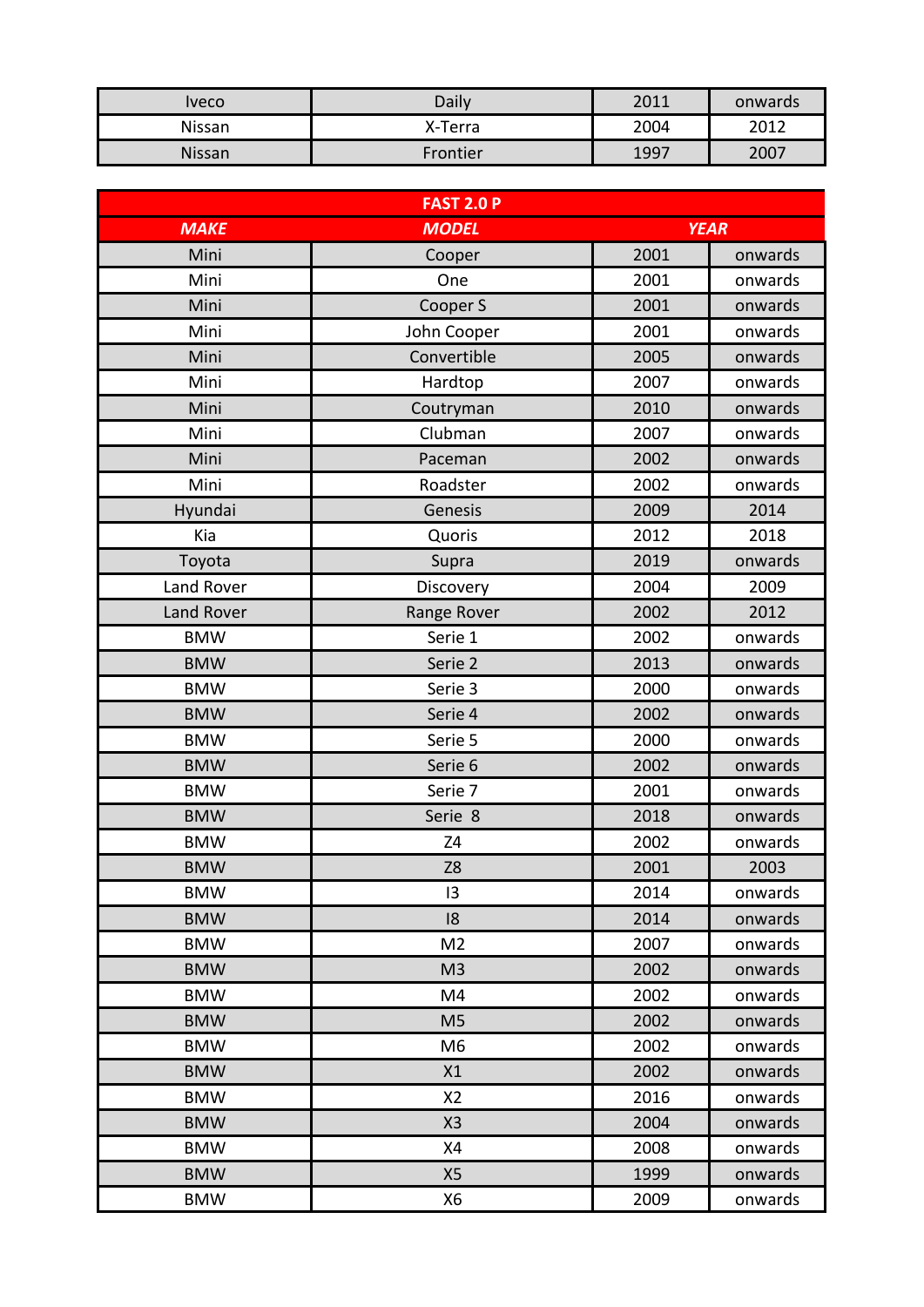| <b>BMW</b>      | <b>X7</b>         | 2010 | onwards     |
|-----------------|-------------------|------|-------------|
|                 |                   |      |             |
|                 | <b>FAST 2.0 Q</b> |      |             |
| <b>MAKE</b>     | <b>MODEL</b>      |      | <b>YEAR</b> |
| <b>Mercedes</b> | Classe A          | 2013 | onwards     |
| Mercedes        | Classe B          | 2012 | onwards     |
| Mercedes        | Classe C          | 2007 | onwards     |
| Mercedes        | Classe E          | 2010 | onwards     |
| <b>Mercedes</b> | <b>Classe CLA</b> | 2012 | onwards     |
| Mercedes        | <b>Classe CLK</b> | 2010 | onwards     |
| Mercedes        | <b>Classe CLS</b> | 2010 | onwards     |
| Mercedes        | Classe GL         | 2012 | onwards     |
| <b>Mercedes</b> | <b>Classe GLA</b> | 2014 | onwards     |
| Mercedes        | <b>Classe GLC</b> | 2016 | onwards     |
| <b>Mercedes</b> | <b>Classe GLE</b> | 2015 | onwards     |
| Mercedes        | <b>Classe GLS</b> | 2016 | onwards     |
| <b>Mercedes</b> | <b>Classe GLK</b> | 2009 | onwards     |
| Mercedes        | Serie AMG         | 2015 | onwards     |
| <b>Mercedes</b> | <b>Classe ML</b>  | 2012 | onwards     |
| Mercedes        | Classe S          | 2014 | onwards     |
| <b>Mercedes</b> | <b>Classe SL</b>  | 2012 | onwards     |
| Mercedes        | <b>Classe SLK</b> | 2011 | onwards     |
| <b>Mercedes</b> | <b>Classe SLS</b> | 2010 | onwards     |
| Mercedes        | Sprinter          | 1998 | onwards     |
| Mercedes        | Vito              | 2006 | onwards     |
| Volkswagen      | Crafter           | 2006 | onwards     |
| Smart           | Fortwo            | 2007 | onwards     |

| <b>FAST 2.2 R</b> |                  |             |         |
|-------------------|------------------|-------------|---------|
| <b>MAKE</b>       | <b>MODEL</b>     | <b>YEAR</b> |         |
| Citroen           | <b>Air Cross</b> | 2010        | onwards |
| Citroen           | C4 Cactus        | 2018        | onwards |
| Citroen           | C4 Lounge        | 2014        | onwards |
| Citroen           | C <sub>3</sub>   | 2013        | onwards |
| Citroen           | C3 Picasso       | 2011        | 2018    |
| Citroen           | DS3              | 2013        | 2018    |
| Citroen           | DS4              | 2010        | 2018    |
| Citroen           | C <sub>5</sub>   | 2008        | 2017    |
| Citroen           | C6               | 2005        | 2012    |
| Peugeot           | 607              | 1999        | 2010    |
| Peugeot           | 208              | 2013        | 2020    |
| Peugeot           | 308              | 2007        | 2018    |
| Peugeot           | 408              | 2010        | onwards |
| Peugeot           | 508              | 2010        | onwards |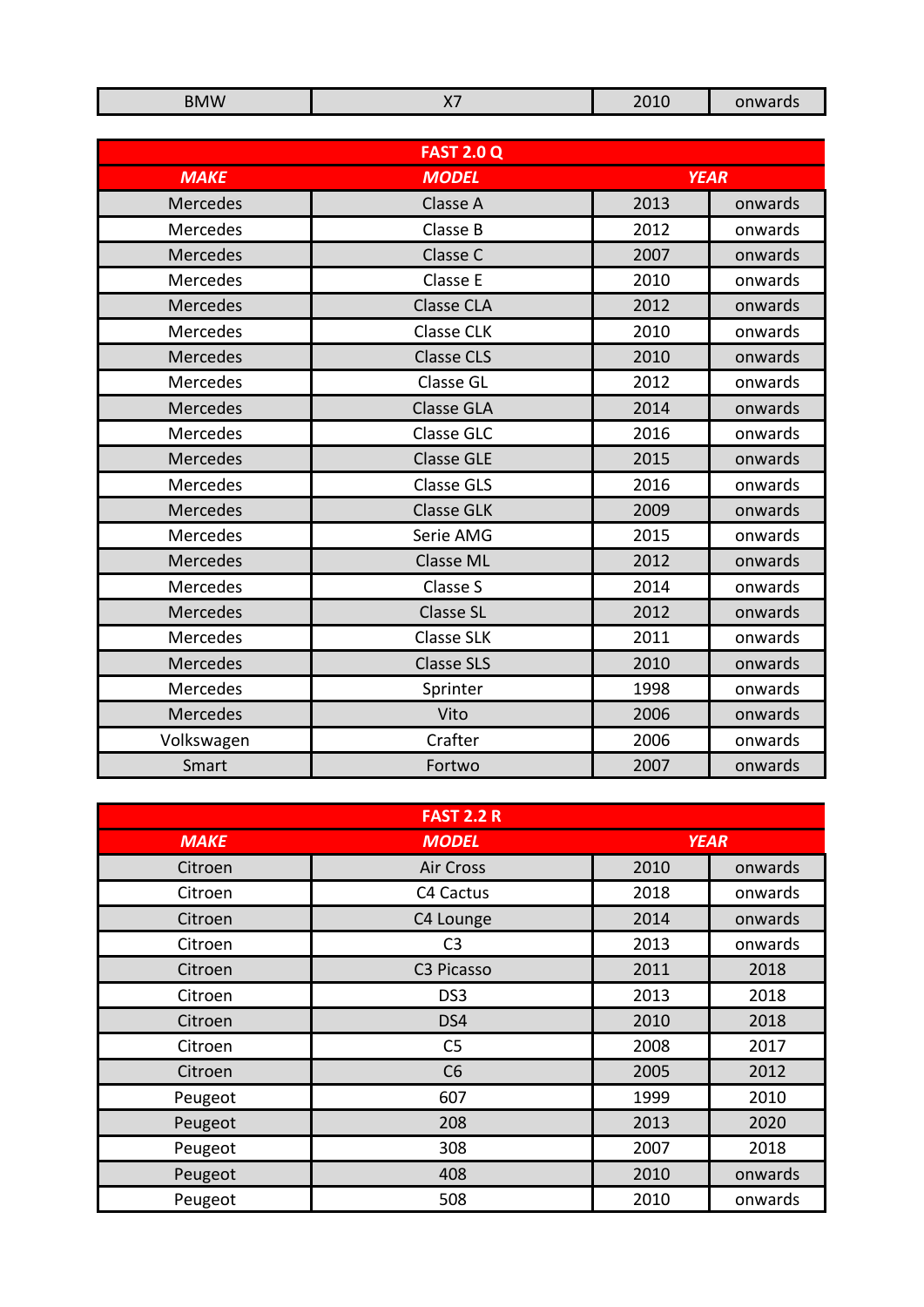| Peugeot | ר^ס  | 2010 | ว∩1 E   |
|---------|------|------|---------|
|         | ℩℩ℂℤ | zuiu | 2013    |
| Peugeot | 2008 | 2015 | onwards |

|             | <b>FAST 2.0 S</b> |             |      |
|-------------|-------------------|-------------|------|
| <b>MAKE</b> | <b>MODEL</b>      | <b>YEAR</b> |      |
| Renault     | Sandero           | 2006        | 2013 |
| Renault     | Logan             | 2006        | 2013 |
| Renault     | Master            | 2003        | 2013 |
| Renault     | <b>Duster</b>     | 2010        | 2014 |

| <b>FAST 2.0 T</b> |                 |             |         |
|-------------------|-----------------|-------------|---------|
| <b>MAKE</b>       | <b>MODEL</b>    | <b>YEAR</b> |         |
| Kia               | Cerato          | 2013        | 2019    |
| Kia               | Carnival        | 2016        | onwards |
| Kia               | Sorento         | 2010        | 2014    |
| MG                | MG <sub>5</sub> | 2012        | 2018    |
| Hyundai           | <b>HB20</b>     | 2012        | onwards |
| Hyundai           | Elantra         | 2010        | 2016    |
| Hyundai           | i30             | 2013        | 2019    |
| Hyundai           | Santa Fé        | 2011        | 2013    |
| Hyundai           | Veloster        | 2011        | 2017    |
| Hyundai           | Sonata          | 2011        | 2014    |

| <b>FAST 2.0 U</b> |              |             |         |
|-------------------|--------------|-------------|---------|
| <b>MAKE</b>       | <b>MODEL</b> | <b>YEAR</b> |         |
| Acura             | <b>MDX</b>   | 2007        | 2013    |
| Acura             | <b>RDX</b>   | 2007        | 2012    |
| Acura             | <b>TL</b>    | 2009        | 2014    |
| Acura             | <b>TSX</b>   | 2009        | 2014    |
| Toyota            | Avensis      | 2003        | 2008    |
| Toyota            | Wish         | 2003        | 2009    |
| Honda             | Crider       | 2013        | 2018    |
| Honda             | Jade         | 2013        | onwards |
| Honda             | CRZ Hybrid   | 2010        | 2016    |
| Honda             | Elysion      | 2004        | 2015    |
| Honda             | Freed        | 2008        | 2016    |
| Honda             | Insight      | 2010        | 2014    |
| Honda             | <b>FRV</b>   | 2005        | 2006    |
| Honda             | Civic        | 2012        | 2016    |
| Honda             | City         | 2009        | 2014    |
| Honda             | Fit          | 2009        | 2014    |

|             | CT2011<br><b>Z.U V</b><br>гдэ |   |
|-------------|-------------------------------|---|
| <b>MAKE</b> | <b>IVIUDLL</b>                | . |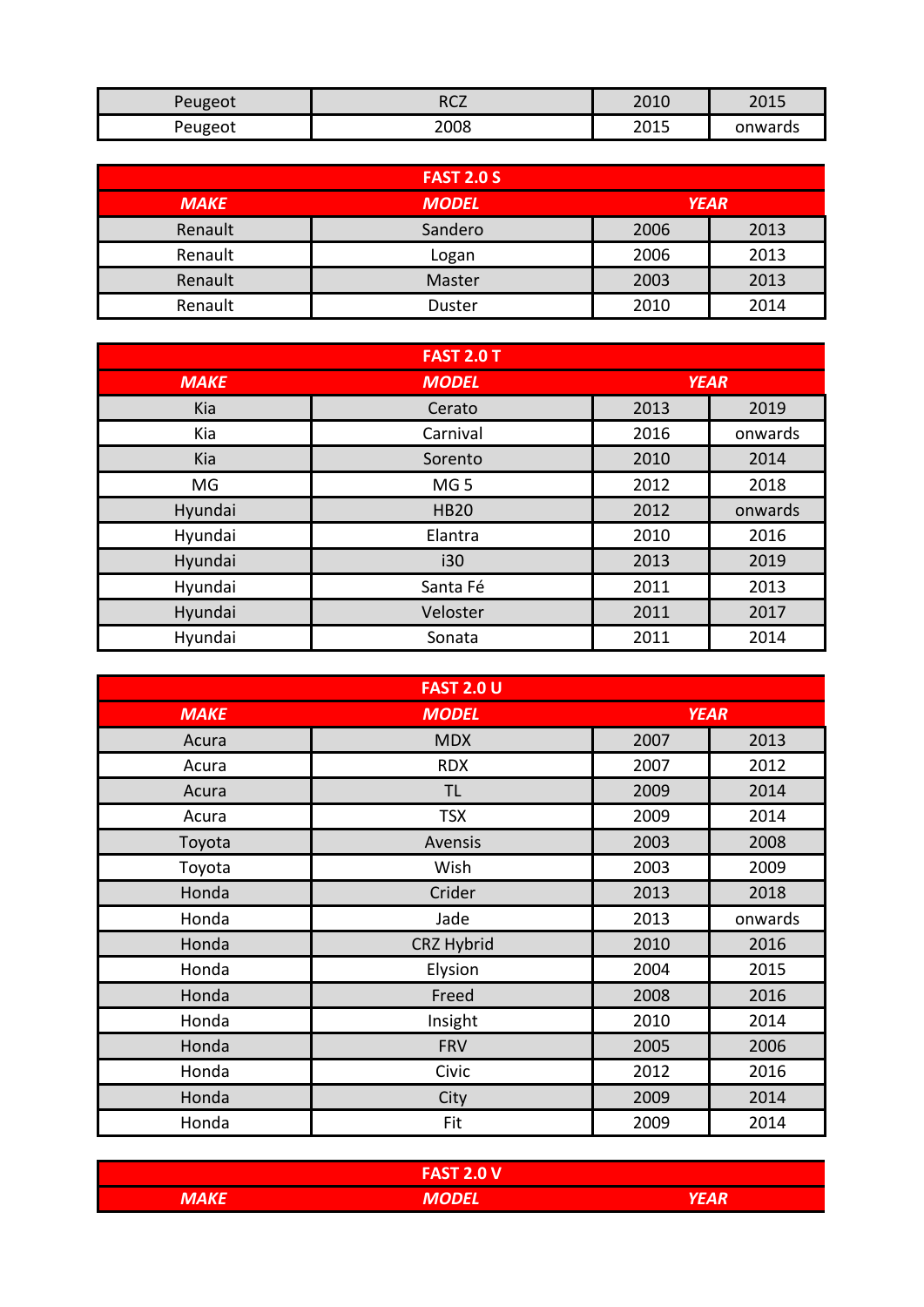| Mitsubishi | <b>Eclipse Cross</b> | 2018 | onwards |
|------------|----------------------|------|---------|
| Mitsubishi | <b>ASX</b>           | 2010 | onwards |
| Mitsubishi | Lancer               | 2007 | onwards |
| Mitsubishi | Outlander            | 2008 | onwards |
| Mitsubishi | Grandis              | 2003 | 2011    |
| Chery      | Tiggo 2              | 2018 | onwards |
| Chery      | QQ                   | 2010 | onwards |
| Chery      | Arizzo 5             | 2019 | onwards |
| Chery      | Arizzo 6             | 2020 | onwards |
| Chery      | Tiggo 1              | 2011 | 2017    |
| Chery      | Celler               | 2012 | 2019    |
| Chery      | Face                 | 2007 | 2015    |
| Chery      | Cielo                | 2008 | 2015    |
| Chery      | A <sub>5</sub>       | 2006 | 2010    |
| Chery      | Arizzo 7             | 2013 | onwards |
| Chery      | E <sub>5</sub>       | 2011 | 2016    |
| Chery      | Easter               | 2006 | 2011    |
| Hyundai    | Creta                | 2017 | onwards |
| Chrysler   | 200                  | 2011 | 2014    |
| Chrysler   | Sebring              | 2007 | 2010    |
| Dodge      | Avenger              | 2008 | 2014    |
| Dodge      | Journey              | 2008 | onwards |
| Fiat       | Freemont             | 2011 | 2018    |
| Jeep       | Cherokee             | 2005 | 2006    |
| Jeep       | Compass              | 2007 | 2016    |
| Jeep       | Patriot              | 2007 | onwards |

|           | <b>FAST 2.0 W</b> |      |         |
|-----------|-------------------|------|---------|
| MAKE      | MODEL             |      | YEAR    |
| Chevrolet | Sail              | 2013 | onwards |

|             | <b>FAST 2.0 X</b> |             |         |
|-------------|-------------------|-------------|---------|
| <b>MAKE</b> | <b>MODEL</b>      | <b>YEAR</b> |         |
| Chevrolet   | Captiva           | 2006        | 2017    |
| Chevrolet   | Camaro            | 2010        | 2015    |
| Chevrolet   | Corvette          | 2006        | 2013    |
| Chevrolet   | Tahoe             | 2007        | onwards |
| Chevrolet   | Suburban          | 2007        | onwards |
| Chevrolet   | <b>Traverse</b>   | 2008        | 2017    |
| Chevrolet   | Malibu            | 2008        | 2012    |
| Chevrolet   | Spark             | 2009        | onwards |
| Chevrolet   | Avalanche         | 2007        | 2013    |
| Chevrolet   | Silverado 1500    | 2007        | 2019    |
| Chevrolet   | Silverado 2500    | 2007        | onwards |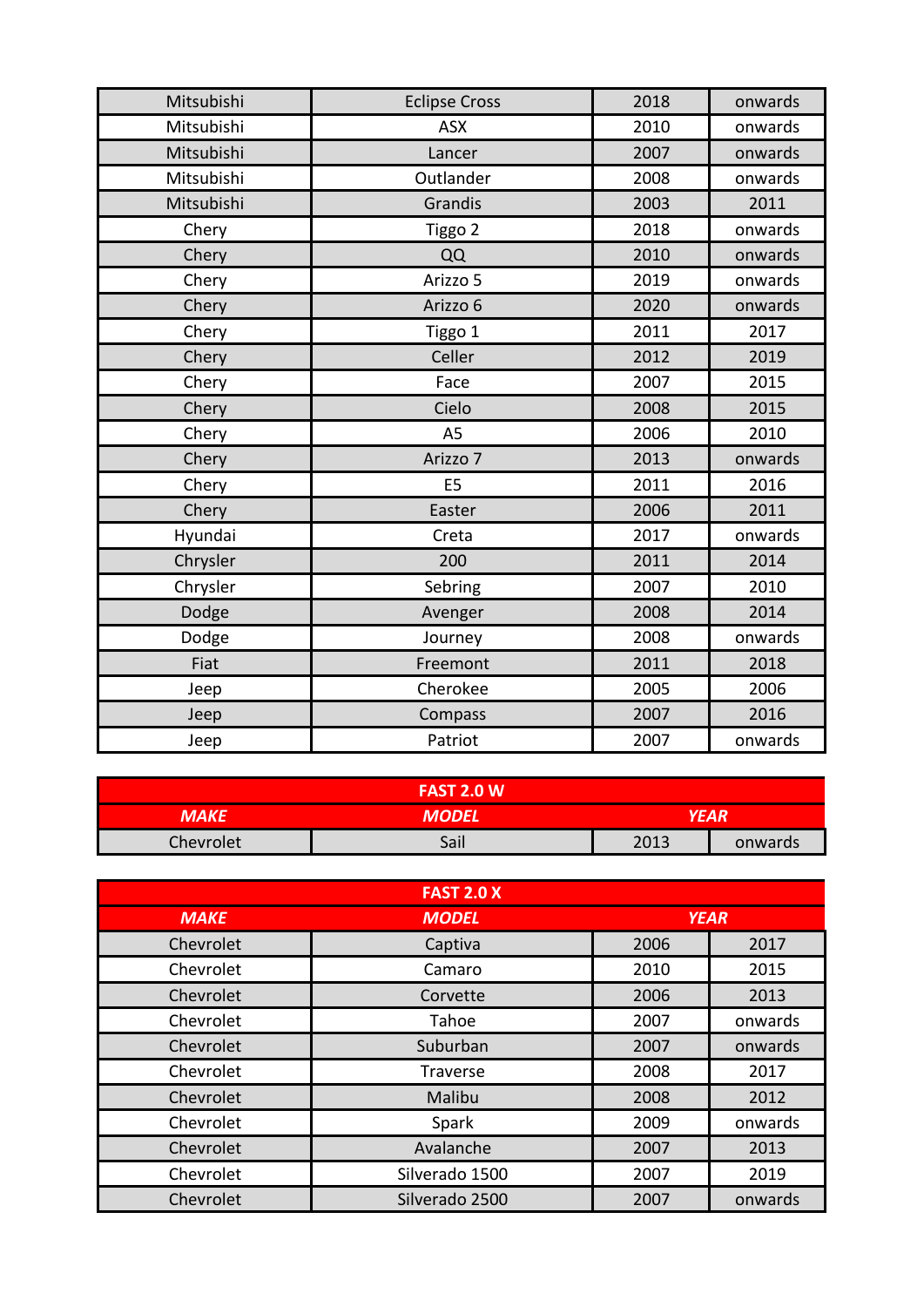| Chevrolet    | Silverado 3500 | 2007 | onwards |
|--------------|----------------|------|---------|
| Chevrolet    | Equinox        | 2010 | 2017    |
| Chevrolet    | Cobalt         | 2005 | 2010    |
| Chevrolet    | Impala         | 2006 | 2013    |
| Pontiac      | Solstice       | 2006 | onwards |
| Cadillac     | <b>CTS</b>     | 2008 | 2013    |
| Cadillac     | <b>SRX</b>     | 2004 | 2009    |
| Cadillac     | <b>STS</b>     | 2003 | 2011    |
| Cadillac     | STS-V          | 2003 | 2011    |
| Cadillac     | Escalade       | 2008 | onwards |
| Troller      | T <sub>4</sub> | 1998 | 2014    |
| <b>Buick</b> | GL8            | 2010 | onwards |
| <b>Buick</b> | La Crosse      | 2006 | 2009    |
| <b>Buick</b> | Enclave        | 2007 | 2017    |
| Opel         | Antara         | 2006 | 2015    |
| <b>GMC</b>   | Sierra 2500 HD | 2007 | onwards |
| <b>GMC</b>   | Sierra 3500 HD | 2007 | onwards |
| <b>GMC</b>   | Yukon          | 2007 | onwards |
| <b>GMC</b>   | Yukon XL       | 2007 | onwards |
| <b>GMC</b>   | Acadia         | 2007 | 2016    |
| <b>GMC</b>   | Sierra 1500    | 2007 | onwards |
| <b>GMC</b>   | Terrain        | 2010 | 2017    |

|             | <b>FAST 2.0 Y</b> |             |         |
|-------------|-------------------|-------------|---------|
| <b>MAKE</b> | <b>MODEL</b>      | <b>YEAR</b> |         |
| Subaru      | Impreza           | 2007        | onwards |
| Subaru      | <b>WRX</b>        | 2006        | onwards |
| Subaru      | Forester          | 2006        | onwards |
| Subaru      | Legacy            | 2009        | onwards |
| Subaru      | XV                | 2010        | onwards |
| Subaru      | Outback           | 2010        | onwards |
| Subaru      | Tribeca           | 2006        | 2014    |
| Subaru      | Ascent            | 2019        | onwards |
| Subaru      | <b>BRZ</b>        | 2012        | onwards |
| Isuzu       | D-Max             | 2002        | 2017    |
| Scion       | <b>FRS</b>        | 2012        | 2016    |
| Scion       | <b>TC</b>         | 2011        | 2016    |
| Scion       | XB                | 2008        | 2015    |
| Scion       | <b>XD</b>         | 2008        | 2014    |
| Toyota      | Tundra            | 2007        | onwards |
| Toyota      | Previa            | 2006        | 2019    |
| Toyota      | Verso             | 2009        | 2018    |
| Toyota      | Wish              | 2010        | onwards |
| Toyota      | Crown             | 2012        | onwards |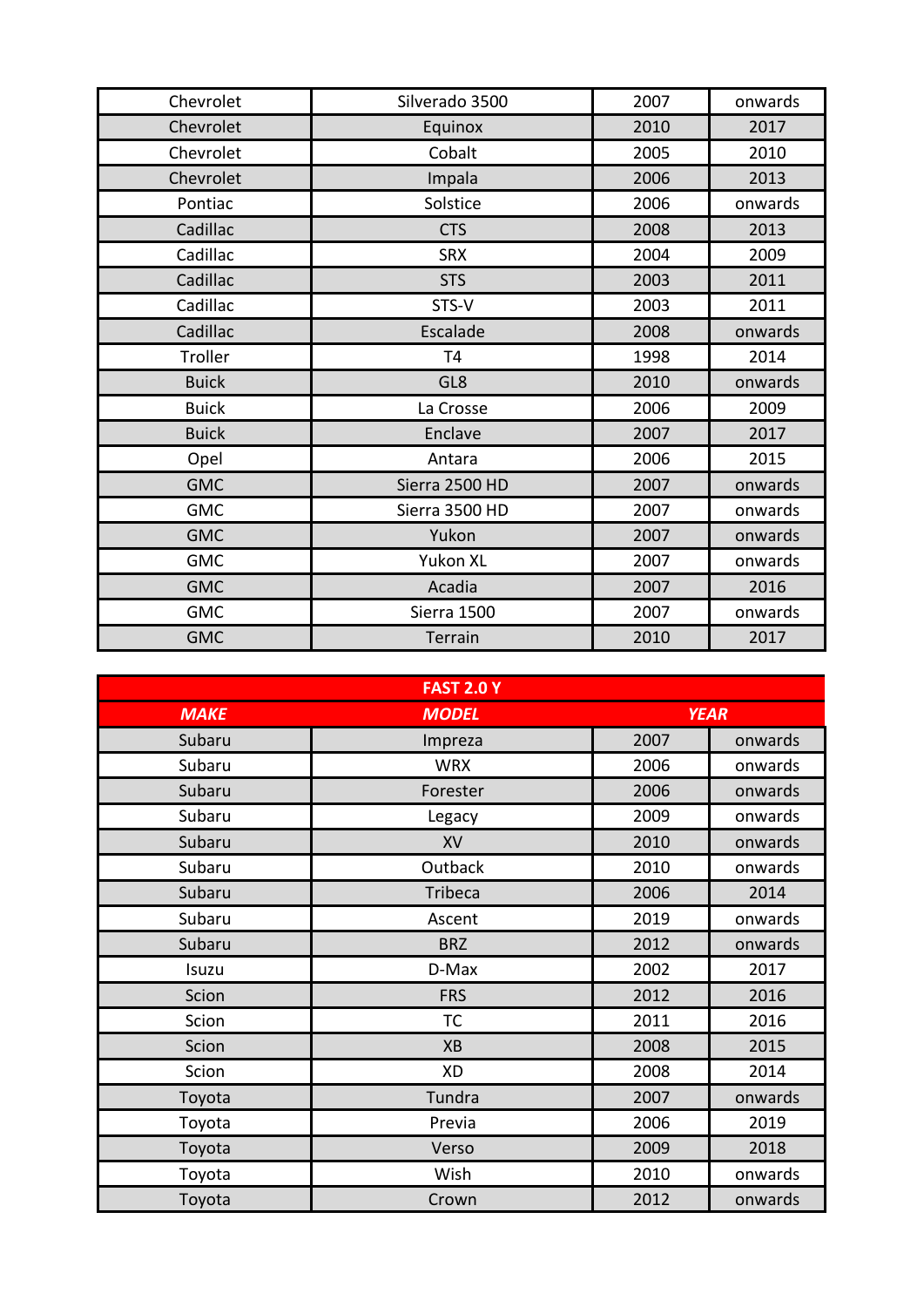| Toyota | Noah                  | 2015 | onwards |
|--------|-----------------------|------|---------|
| Toyota | <b>Corolla Matrix</b> | 2003 | 2014    |
| Toyota | Land Cruiser 200      | 2008 | onwards |
| Toyota | GT 86                 | 2012 | onwards |
| Toyota | 4Runner               | 2010 | onwards |
| Toyota | Highlander            | 2008 | 2013    |
| Toyota | Sequoia               | 2008 | onwards |
| Toyota | Sienna                | 2010 | 2015    |
| Toyota | <b>Urban Cruise</b>   | 2009 | 2016    |
| Toyota | Venza                 | 2010 | onwards |
| Toyota | Avalon                | 2005 | 2012    |
| Toyota | Avensis               | 2009 | 2018    |
| Toyota | Auris                 | 2007 | 2012    |
| Toyota | Matrix                | 2009 | 2014    |
| Toyota | Yaris                 | 2006 | 2010    |
| Toyota | Aygo                  | 2005 | 2013    |
| Toyota | Corolla               | 2002 | 2014    |
| Toyota | Fielder               | 2002 | 2008    |
| Toyota | Prado                 | 2008 | onwards |
| Toyota | <b>Land Cruiser</b>   | 2004 | onwards |
| Toyota | Camry                 | 2002 | 2011    |
| Toyota | <b>Hilux</b>          | 2001 | 2005    |
| Toyota | Prius                 | 2010 | 2015    |
| Toyota | RAV4                  | 2006 | 2012    |
| Lexus  | <b>CT</b>             | 2010 | onwards |
| Lexus  | IS                    | 2005 | 2013    |
| Lexus  | ES                    | 2002 | 2012    |
| Lexus  | LS                    | 2001 | 2017    |
| Lexus  | <b>RX</b>             | 1998 | 2015    |
| Lexus  | GS                    | 2004 | 2011    |
| Lexus  | <b>HS</b>             | 2009 | onwards |
| Lexus  | <b>GX</b>             | 2002 | onwards |
| Lexus  | <b>LX</b>             | 2002 | onwards |
| Lexus  | SC                    | 1997 | 2010    |

| <b>FAST 2.0 Z</b> |              |             |      |
|-------------------|--------------|-------------|------|
| <b>MAKE</b>       | <b>MODEL</b> | <b>YEAR</b> |      |
| Acura             | <b>MDX</b>   | 2003        | 2006 |
| Acura             | TL           | 2004        | 2008 |
| Acura             | <b>TSX</b>   | 2004        | 2008 |
| Honda             | Crossroad    | 2007        | 2010 |
| Honda             | Stream       | 2007        | 2014 |
| Honda             | Odyssey      | 2008        | 2011 |
| Honda             | CrossTour    | 2009        | 2015 |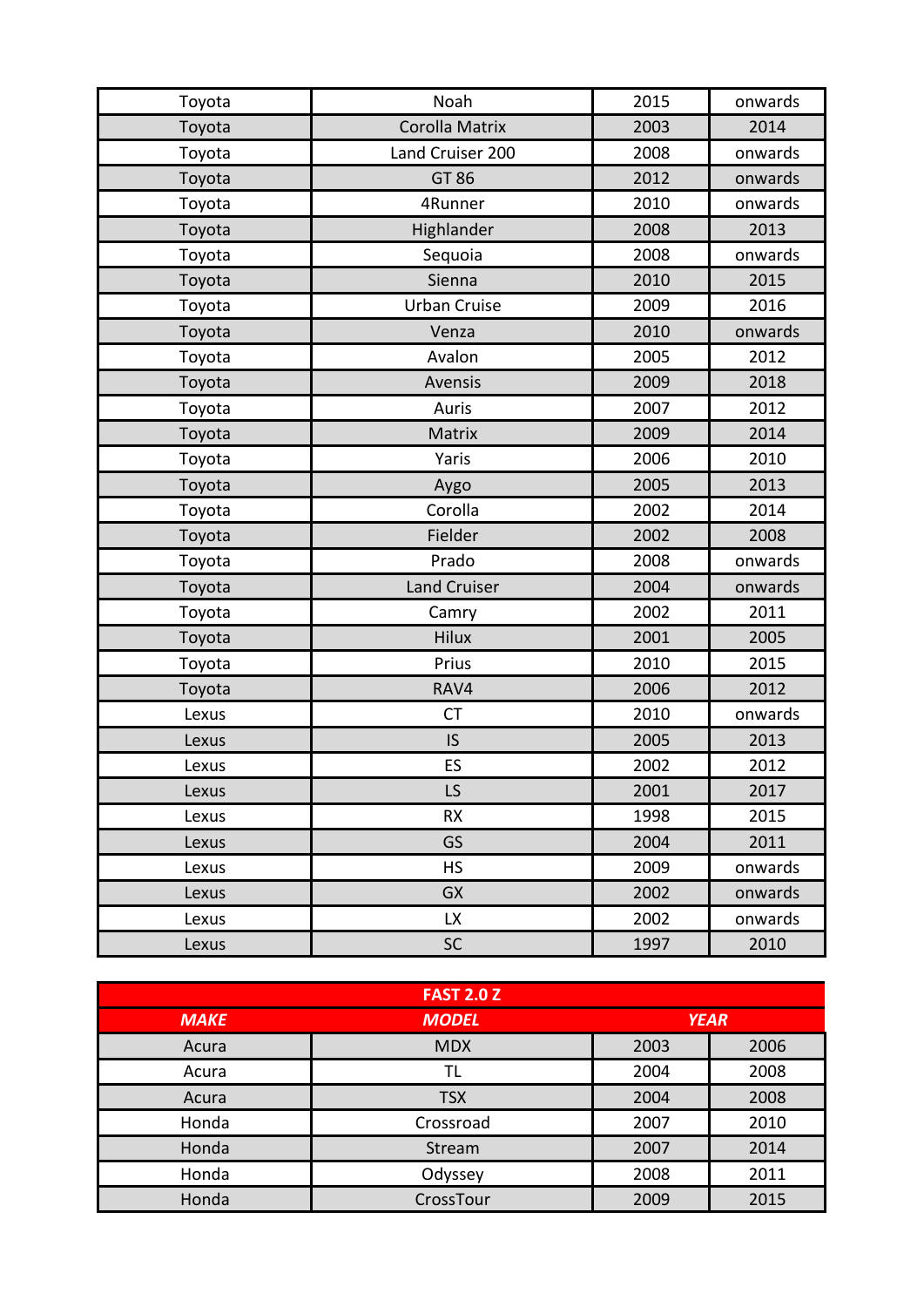| Honda | Ridgeline  | 2007 | 2014 |
|-------|------------|------|------|
| Honda | <b>CRV</b> | 2002 | 2006 |
| Honda | Element    | 2006 | 2011 |
| Honda | <b>FRV</b> | 2007 | 2009 |
| Honda | Pilot      | 2005 | 2008 |
| Honda | Legend     | 2004 | 2012 |
| Honda | Civic      | 2006 | 2011 |
| Honda | <b>CRV</b> | 2006 | 2011 |
| Honda | Accord     | 2008 | 2011 |

| <b>FAST 2.0 AA</b> |                             |      |         |
|--------------------|-----------------------------|------|---------|
| <b>MAKE</b>        | <b>YEAR</b><br><b>MODEL</b> |      |         |
| Mitsubishi         | Pajero Full                 | 2008 | onwards |
| Mitsubishi         | L200                        | 2006 | 2018    |
| Mitsubishi         | Pajero HPE                  | 2009 | 2017    |
| Mitsubishi         | Pajero Dakar                | 2009 | 2017    |

| <b>FAST 2.0 AB</b> |                 |             |         |
|--------------------|-----------------|-------------|---------|
| <b>MAKE</b>        | <b>MODEL</b>    | <b>YEAR</b> |         |
| <b>Buick</b>       | LaCrosse        | 2017        | 2019    |
| <b>Buick</b>       | Regal           | 2018        | onwards |
| Cadillac           | <b>ATS</b>      | 2013        | 2019    |
| Cadillac           | CT <sub>6</sub> | 2016        | onwards |
| Cadillac           | <b>CTS</b>      | 2014        | 2019    |
| Chevrolet          | Malibu          | 2016        | onwards |
| Chevrolet          | Spark           | 2009        | 2015    |
| Chevrolet          | Corvette        | 2014        | 2019    |
| Chevrolet          | Spin            | 2010        | onwards |
| Chevrolet          | Cobalt          | 2010        | onwards |
| Chevrolet          | <b>Tracker</b>  | 2013        | 2019    |
| Chevrolet          | Prisma          | 2013        | 2019    |
| Chevrolet          | Onix            | 2013        | 2019    |
| Chevrolet          | Camaro          | 2016        | onwards |
| Chevrolet          | Sonic           | 2012        | onwards |

| <b>FAST 2.1 AC</b> |                   |             |         |
|--------------------|-------------------|-------------|---------|
| <b>MAKE</b>        | <b>MODEL</b>      | <b>YEAR</b> |         |
| Ford               | <b>New Fiesta</b> | 2008        | onwards |
| Ford               | Ecosport          | 2013        | 2017    |
| Ford               | Focus             | 2000        | 2013    |
| Ford               | Transit           | 2006        | 2014    |
| Ford               | C-Max             | 2003        | 2010    |
| Ford               | S-Max             | 2006        | 2014    |
| Mazda              | Mazda 5           | 2005        | 2010    |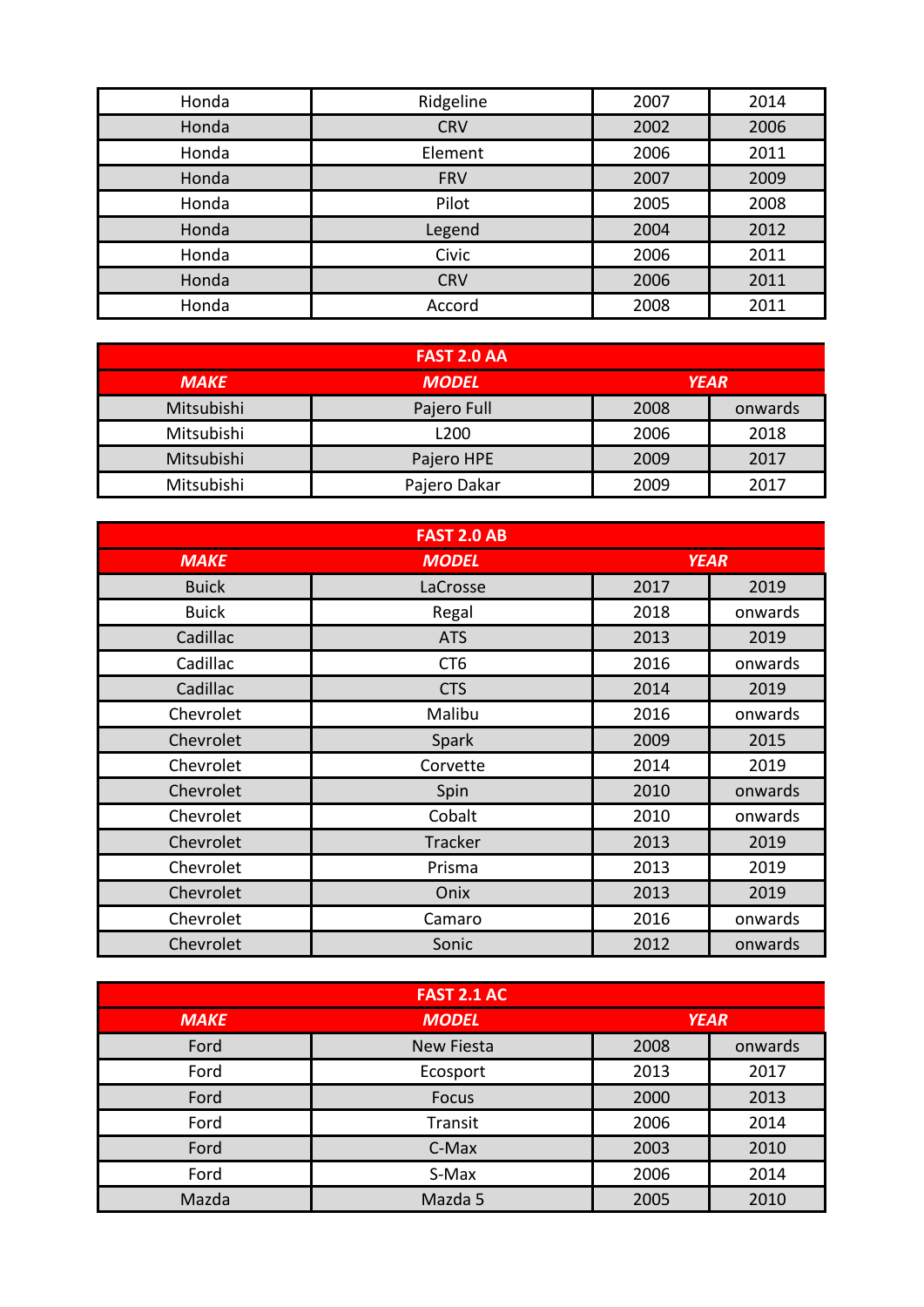| Mazda      | Mazda 3            | 2004 | 2008    |
|------------|--------------------|------|---------|
| Land Rover | Discovery 3        | 2004 | 2016    |
| Land Rover | Free Lander        | 2006 | onwards |
| Land Rover | Range Rover Evoque | 2011 | 2013    |
| Land Rover | Range Rover Sport  | 2004 | 2009    |
| Volvo      | <b>S40</b>         | 1999 | onwards |
| Volvo      | C30                | 2006 | onwards |
| Volvo      | C70                | 1999 | onwards |
| Volvo      | S60                | 2001 | onwards |
| Volvo      | <b>S70</b>         | 1997 | 2000    |
| Volvo      | <b>S80</b>         | 2000 | onwards |
| Volvo      | V60                | 2010 | onwards |
| Volvo      | V70                | 2000 | 2016    |
| Volvo      | V <sub>50</sub>    | 2004 | 2012    |
| Volvo      | <b>XC60</b>        | 2008 | 2017    |
| Volvo      | <b>XC70</b>        | 2000 | 2016    |
| Volvo      | <b>XC90</b>        | 2000 | onwards |

| <b>FAST 2.1 AD</b> |              |             |         |
|--------------------|--------------|-------------|---------|
| <b>MAKE</b>        | <b>MODEL</b> | <b>YEAR</b> |         |
| Volvo              | <b>XC60</b>  | 2018        | onwards |
| Volvo              | <b>XC40</b>  | 2018        | onwards |
| Volvo              | V40          | 2013        | onwards |
| Volvo              | <b>S90</b>   | 2017        | onwards |
| Volvo              | V90          | 2017        | onwards |

| <b>FAST 2.0 AE</b> |              |             |      |
|--------------------|--------------|-------------|------|
| <b>MAKE</b>        | <b>MODEL</b> | <b>YEAR</b> |      |
| Kia                | Cerato       | 2009        | 2012 |
| Kia                | Cerato Koup  | 2009        | 2012 |

| <b>FAST 2.0 AF</b> |              |      |         |
|--------------------|--------------|------|---------|
| <b>MAKE</b>        | <b>MODEL</b> |      |         |
| Kia                | Picanto      | 2012 | onwards |
| Kia                | K2500        | 2000 | onwards |
| Kia                | K2700        | 2000 | onwards |
| Hyundai            | HR           | 2000 | onwards |

| <b>FAST 2.0 AG</b> |                 |      |         |
|--------------------|-----------------|------|---------|
| <b>MAKE</b>        | <b>YEAR</b>     |      |         |
| Mazda              | CX3             | 2015 | onwards |
| Mazda              | CX <sub>5</sub> | 2012 | onwards |
| Mazda              | CX <sub>9</sub> | 2016 | onwards |
| Mazda              | Mazda 2         | 2007 | 2014    |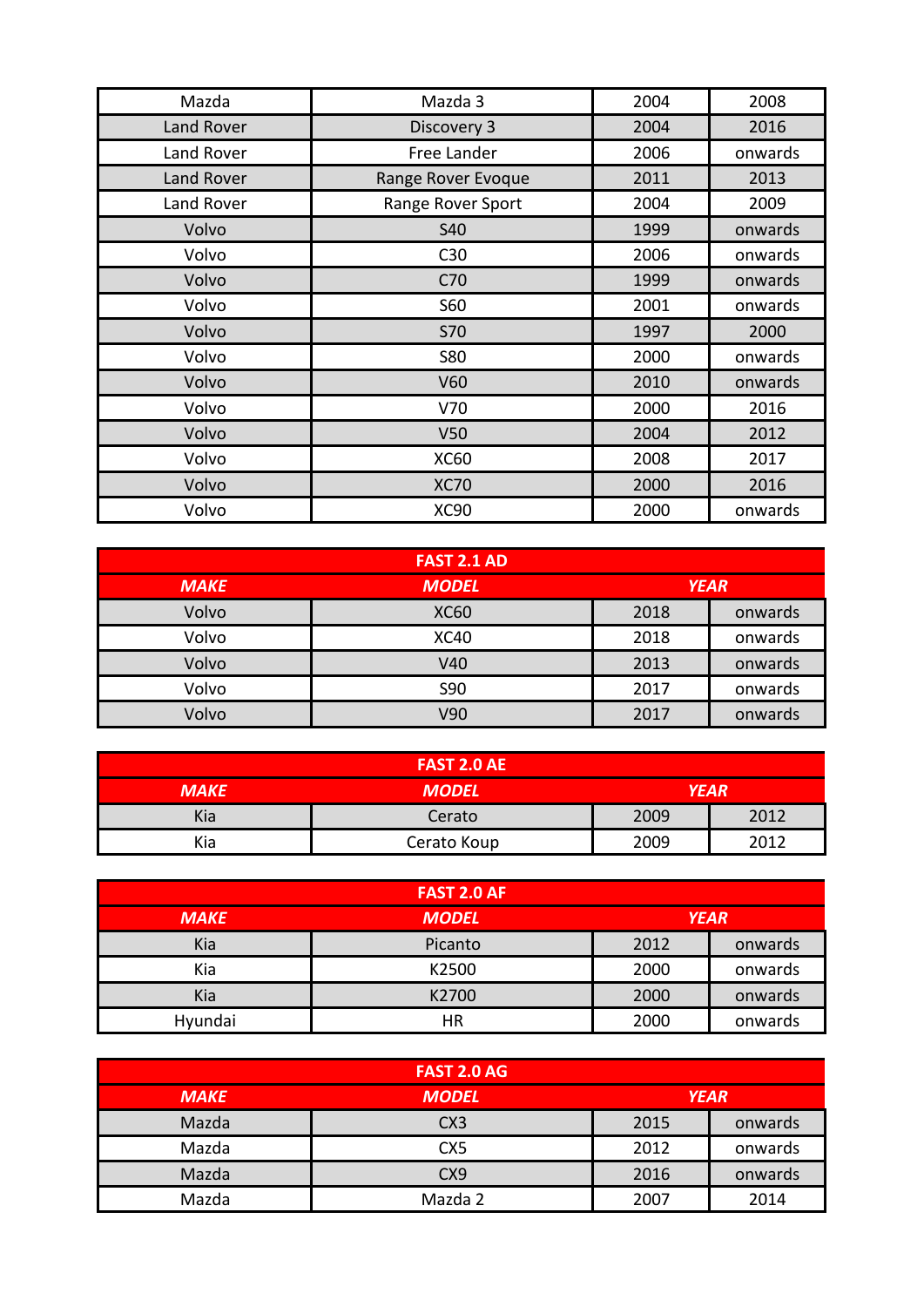| Mazda   | Mazda 3         | 2009 | 2014    |
|---------|-----------------|------|---------|
| Mazda   | Mazda 6         | 2013 | onwards |
| Mazda   | CX <sub>7</sub> | 2006 | 2012    |
| Mazda   | Mazda 8         | 2007 | 2016    |
| Ford    | Escape          | 2008 | 2012    |
| Ford    | Kuga            | 2008 | 2019    |
| Scion   | IA              | 2015 | 2016    |
| Soueast | DX7             | 2015 | onwards |

| <b>FAST 2.0 AH</b> |              |             |      |
|--------------------|--------------|-------------|------|
| <b>MAKE</b>        | <b>MODEL</b> | <b>YEAR</b> |      |
| Renault            | Clio         | 1998        | 2016 |
| Renault            | Symbol       | 2009        | 2013 |

| <b>FAST 2.0 AI</b> |              |             |         |
|--------------------|--------------|-------------|---------|
| <b>MAKE</b>        | <b>MODEL</b> | <b>YEAR</b> |         |
| Fiat               | 500          | 2009        | onwards |
| Fiat               | Panda        | 2003        | 2012    |
| Alfa Romeo         | 4c           | 2013        | onwards |

|             | <b>FAST 2.0 AJ</b> |      |      |
|-------------|--------------------|------|------|
| <b>MAKE</b> | <b>MODEL</b>       | YEAR |      |
| Hyundai     | Tucson             | 2005 | 2009 |

| <b>FAST 2.0 AK</b> |              |             |      |
|--------------------|--------------|-------------|------|
| <b>MAKE</b>        | <b>MODEL</b> | <b>YEAR</b> |      |
| Subaru             | Outback      | 2003        | 2009 |
| Subaru             | Legacy       | 2004        | 2008 |
| Subaru             | Forester     | 2003        | 2005 |

| <b>FAST 2.0 AL</b> |                       |             |      |
|--------------------|-----------------------|-------------|------|
| <b>MAKE</b>        | <b>MODEL</b>          | <b>YEAR</b> |      |
| Jeep               | <b>Grand Cherokee</b> | 2003        | 2006 |
| Chrysler           | 300                   | 2005        | 2006 |
| Dodge              | Charger               | 2005        | 2006 |
| Dodge              | Ram                   | 2005        | 2006 |
| Jeep               | Liberty               | 2004        | 2007 |

|             | <b>FAST 2.0 AM</b> |             |      |
|-------------|--------------------|-------------|------|
| <b>MAKE</b> | <b>MODEL</b>       | <b>YEAR</b> |      |
| Kia         | Soul               | 2015        | 2019 |

|         | <b>FAST 2.0 NA</b> |        |
|---------|--------------------|--------|
| ,,,,,,, | <b>MODEL</b>       | $L$ mn |